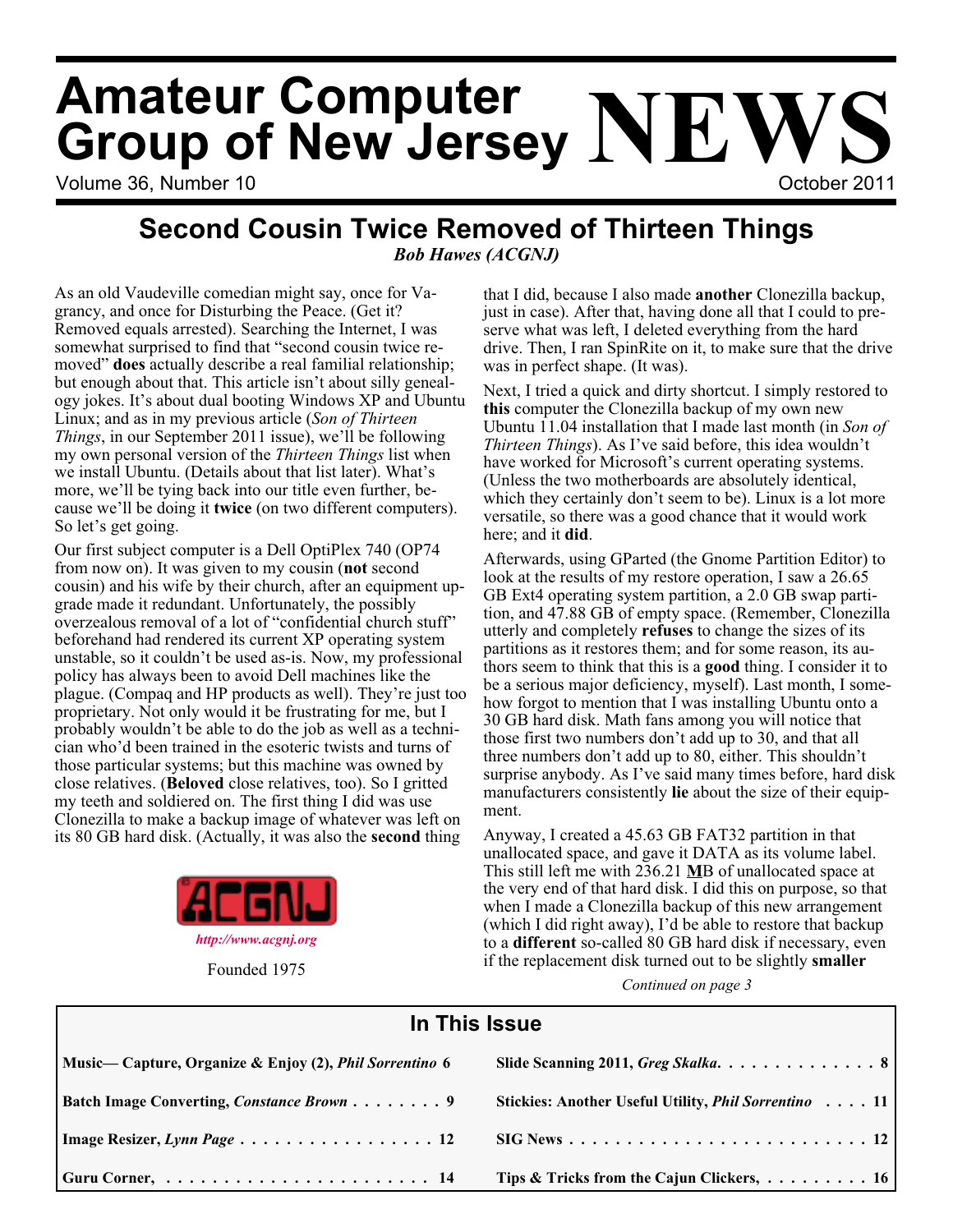# **Officers, Directors and Leaders**

| <b>Officers</b>                |                     |                  | <b>Board of Directors</b>   |                   |                    |
|--------------------------------|---------------------|------------------|-----------------------------|-------------------|--------------------|
| President                      | Paul Syers          |                  | Director Emeritus           | Sol Libes         | $(609)$ 520-9024   |
| Vice President                 | Evan Williams       | (908) 359-8070   | Through 2012                | Brenda Bell       |                    |
| Treasurer                      | Malthi Masurekar    | (732) 560-1534   |                             | Simon Grindlinger |                    |
| Secretary                      | <b>Seery Syers</b>  |                  |                             | Don McBride       |                    |
| Past President                 | Mike Redlich        | $(908)$ 246-0410 |                             | David McRitchie   |                    |
|                                |                     |                  | Through 2011                | Gregg McCarthy    |                    |
| <b>Special Interest Groups</b> |                     |                  |                             | Arnold Milstein   | $(908)$ 753-8036   |
| C Languages                    | <b>Bruce Arnold</b> | $(908)$ 735-7898 |                             | John Raff         | $(973)$ 992-9002   |
| Firefox Activity               | David McRitchie     |                  |                             | <b>Bob Hawes</b>  |                    |
| Genealogy                      | Frank Warren        | $(908)$ 756-1681 | <b>Standing Committees</b>  |                   |                    |
| Hardware                       | Mike Reagan         |                  | APCUG Rep.                  | Frank Warren      | $(908) 756 - 1681$ |
| Investing                      | Jim Cooper          |                  | Facilities                  | John Raff         | $(973)$ 992-9002   |
| Java                           | Michael Redlich     |                  | Financial                   | Evan Williams     | $(908)$ 359-8070   |
| Layman's Forum                 | Matthew Skoda       | $(908)$ 359-8842 | Historian                   | Lenny Thomas      |                    |
| <b>LUNICS</b>                  | Andreas Meyer       |                  | Membership                  | open              |                    |
| NJ Gamers                      | Gregg McCarthy      |                  | Newsletter                  | <b>Bob Hawes</b>  |                    |
| WebDev                         | Evan Williams       | $(908)$ 359-8070 | Publicity                   | Gregg McCarthy    |                    |
| <b>Window Pains</b>            | John Raff           | $(973)$ 992-9002 | <b>Trenton ComputerFest</b> | Mike Redlich      | $(908)$ 246-0410   |
|                                |                     |                  | Vendor Liaison              | Arnold Milstein   | $(908)$ 753-8036   |
|                                |                     |                  | Webmaster                   | John Raff         | $(973)$ 992-9002   |

# **ACGNJ News**

#### **Editor**

Barbara DeGroot 145 Gun Club Road Palmerton PA 18071 Tel: (570) 606-3596 bdegroot@ptd.net

**ACGNJ News** is published by the Ama- teur Computer Group of New Jersey, In- corporated (ACGNJ), PO Box 135, Scotch Plains NJ 07076. ACGNJ, a non-profit ed- ucational corporation, is an independent computer user group. Opinions expressed herein are solely those of the individual author or editor. This publication is **Copy-**<br>**right**  $\bigcirc$  2011 by the Amateur Computer<br>**Group of New Jersey, Inc., all rights re-Group of New Jersey, Inc., all rights re- served. Permission to reprint with ap- propriate credit is hereby given to non-profit organizations.**

**Submissions:** Articles, reviews, cartoons, illustrations. Most common formats are ac- ceptable. Graphics embedded in the docu- ment must also be included as separate files. Fax or mail hard copy and/or disk to editor; OR e-mail to Editor. Always confirm. Date review and include name of word processor used, your name, address and phone *and* name, address and phone of manufacturer, if available.

**Tips for reviewers:** Why does anyone need it? Why did you like it or hate it? Ease (or difficulty) of installation, learning and use. Would you pay for it?

**Advertising:** Non-commercial announce- ments from members are free. Commercial ads 15 cents per word, \$5 minimum. Camera ready display ads: Full page (7 x 10 inches) \$150, two-thirds page  $(4\frac{1}{2} \times 10)$  \$115, half-page \$85, one-third \$57, quarter \$50, eighth \$30. Discount 10% on 3 or more con- secutive insertions. Enclose payment.

**Publication Exchange:** Other computer user groups are invited to send a subscription to ACGNJ at the address below. We will re- spond in kind.

**Address Changes** should be emailed to *membership@acgnj.org* or sent to ACGNJ at the address below.

**Membership**, including subscription: 1 year \$25, 2 years \$40, 3 years \$55. Additional family members: \$10 each per year. Student : 1 year \$20. Senior citizen (over 65) 1 year \$20, 3 years \$45. Send your name, address and payment to ACGNJ, PO Box 135, Scotch Plains NJ 07076.

**Typographic Note**: The ACGNJ News is produced using Corel Ventura 5. Font fami- lies used are Times New Roman (TT) for body text, Arial (TT) for headlines.

#### **E-Mail Addresses**

Here are the e-mail addresses of ACGNJ Officers, Directors and SIG Leaders (and the Newsletter Editor). This list is also at (*<http://www.acgnj.org/officers.html>*).

| Bruce Arnold         | barnold@ieee.org         |
|----------------------|--------------------------|
| Jim Cooper           | jim@thecoopers.org       |
| Barbara DeGroot      | bdegroot@ptd.net         |
| Mark Douches         | pcproblems@pobox.com     |
| David Eisen          | ultradave@gmail.com      |
| <b>Bill Farrell</b>  | wfarr18124@aol.com       |
| Manuel Goyenechea    | Goya@acgnidotnetsig.org  |
| <b>Bob Hawes</b>     | bob.hawes@acgnj.org      |
| Sol Libes            | sol@libes.com            |
| Malthi Masurekar     | malthirm@verizon.net     |
| Don McBride          | don@mcbride.name         |
| Gregg McCarthy       | greggmajestic@gmail.com  |
| David McRichie       | dmcritchie@hotmail.com   |
| Andreas Meyer        | lunics@acgnj.org         |
| Arnold Milstein      | mrflark@yahoo.com        |
| John Raff            | john@jraff.com           |
| Mike Redlich         | mike@redlich.net         |
| Matt Skoda           | som359@aol.com           |
| Keith Sproul         | ksproul@noc.rutgers.edu  |
| Paul Syers           | paul.syers@acgnj.org     |
| Lenny Thomas         | lenny.thomas@acgnj.org   |
| <b>Scott Vincent</b> | scottvin@optonline.net   |
| Frank Warren         | kb4cyc@webwarren.com     |
| Evan Williams        | ewilliams@collaboron.com |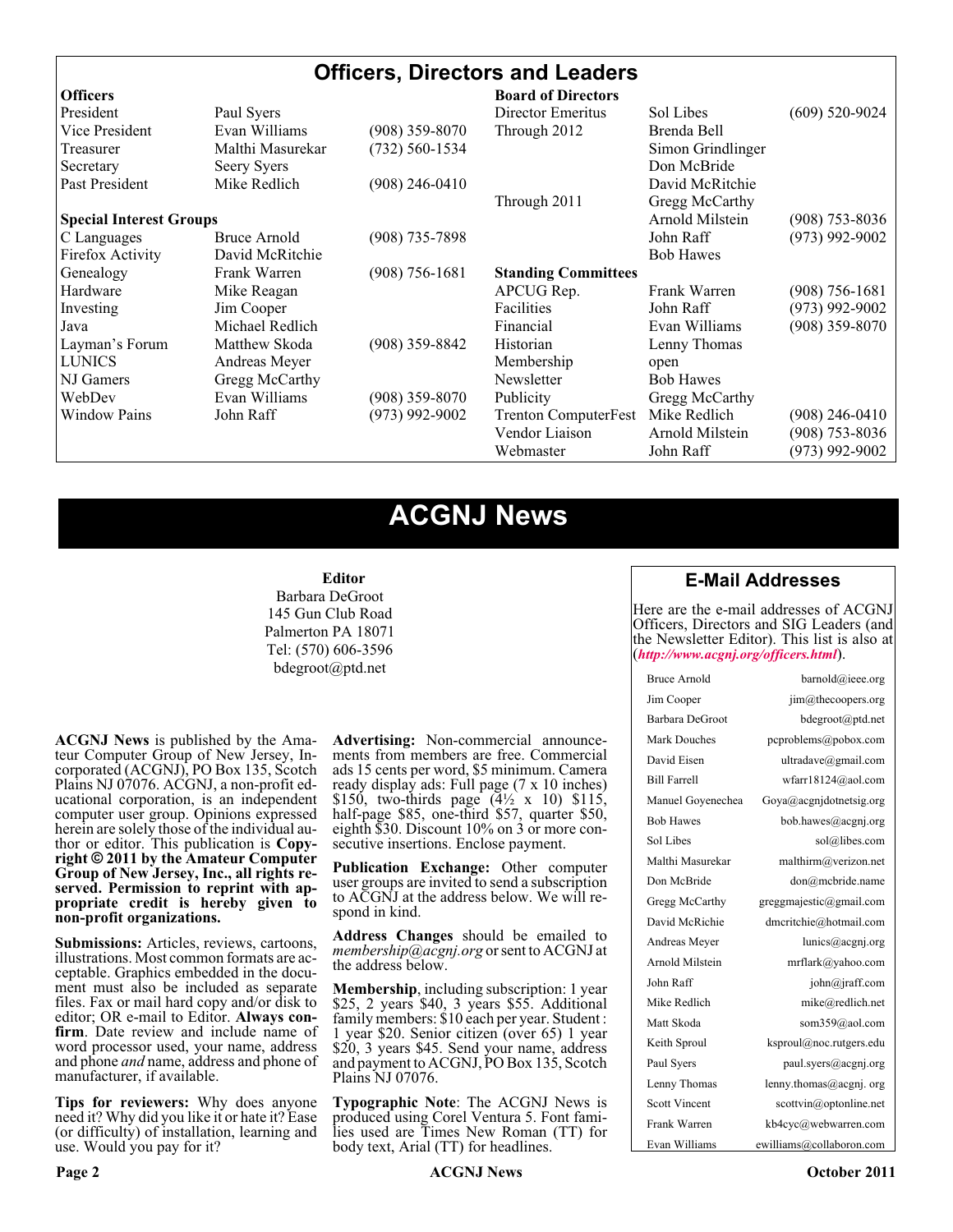than the original disk. (This **does**, in fact, happen quite often). That left over empty space was my own idea; but I don't see how system administrators around the world can be using Clonezilla to deploy mass installations (as they definitely seem to be doing) if they're **not** leaving a bit of "slop" at the ends of their images in this way. I don't believe its possible to procure a large quantity of hard disks that are completely and absolutely identical in size, even if you buy them from the same manufacturer at **exactly** the same time. (Manufacturers make "running changes" on their assembly lines all the time, and they certainly **don't** appear to be concerned about maintaining such a close degree of output conformity).

So, having backed up my initial standalone Ubuntu system, I wiped the whole hard disk clean, and used Clonezilla again to do a test restoration of that backup. (Just to make sure that it would work). After that, I **re**-wiped the disk, then proceeded to create a standalone XP system. (From an original install CD, with the network cable **not** connected). While the Meddling Minions of Microsoft want everyone to create a single NTFS partition that takes up the entire hard disk, you **don't** have to do that. Instead, I created a 20 GB FAT32 partition, and left the rest of the disk empty. (As they come from the manufacturer, Dell computers contain a hidden "recovery" partition, in addition to the usual operating system partition. Since I'm **not** a member of the Secret Society of Dell Devotees, I **didn't** try to reproduce that). My installation took 33 minutes. Before doing anything else, I made an immediate Clonezilla backup. To do that, I had to shut down the computer, then reboot it from the Linux Live-CD containing Clonezilla. In addition, I had to reboot the computer once more after the backup was finished. I won't be repeating these details again; but keep in mind that each time I mention making a Clonezilla backup below, the computer had to be rebooted both beforehand **and** afterwards. Of course, I wasn't anywhere near done yet. For one thing, I still had to install Dell's custom drivers for that particular PC.

First, though, I had to **get** them; and to tell you about that, I must confess that this particular computer project has been on the "back burner" for quite a while, ever since I ran into an "embarrassment of riches". Back in May, I went to the Dell website to look for available downloads. Their instructions recommended that I search by "Service Tag", but I didn't know what that was. From its name, I figured it had something to do with on-line or "on phone" technical support, which I had absolutely **no** intention of getting involved with. So I searched by Model instead, and found **112** Windows XP downloads listed for the OP74. Girding my loins, I plunged in; but after 46 downloads (measuring a

*Continued above right Centinued below left*

total if **1.8 GB**), I ran out of steam, and put the rest off until another day. Recently, while talking with Allan DeGroot (son of Barbara, our Editor), I just happened to mention this computer. He informed me that I **did**, in fact, have a Service Tag, and what's more, he told me exactly where on the OP74 case to find it. After that, I revisited the Dell website, re-did my search, and got 21 downloads. Much more reasonable. (Thank you, Allan). So I downloaded them to my main computer, and then burned them to a CD-RW disc. (I had to make those downloads on my main computer because the OP74 **didn't** have its anti-virus software installed yet).

Armed with that CD, I returned to the OP74, where I opened up Device Manager and saw four yellow "Other devices": "Audio Device on High Definition Audio Bus", "PCI Simple Communications Controller", "SM Bus Controller", and "Video Controller (VGA Compatible)". There was only one Audio driver on my download list, and likewise only one for Video, so those two were obvious. There were three Chipset drivers, but only one said SMBus (sic), so that one was obvious, too. However, there were **five** files listed for Communication, and **all** were for the same internal modem. Closer inspection, though, revealed that one was an Application and two were Utilities. Of the two remaining drivers, one was dated November 2006, and the other April 2010. Furthermore, the newer one was four times **bigger** than the other. Being philosophically **against**

bloatware, I chose the older, smaller one. Unfortunately, when I tried to use the XP "Update Driver" function (with my CD set as the software source), **none** of those drivers loaded. Sensing foul play, I copied the contents of the CD to a directory on the OP74 hard disk. Then, one at a time, I double-clicked on my four files. As I'd suspected, each one was a self-extracting archive, which copied its contents to another directory, and **then** installed itself correctly. Breathing a sigh of relief, I made another just-in-case Clonezilla backup.

Next, I installed the free version of Grisoft's AVG (**A**nti **V**irus **G**risoft) software, updated it over the Internet, and did a third Clonezilla backup. Then I ran the initial AVG virus scan. (It took six minutes), When it was finished (successfully), I installed two "oldies but goodies", Adobe Acrobat Reader 5.0 and Winzip 8.0. (I like those two programs better than their newer versions, and I also trust them more). After that, I installed the newest Windows version of the Firefox web browser, and did a fourth Clonezilla backup. Then it was time for my two "biggies", LibreOffice and Scribus; and the Windows versions of each of them unexpectedly required that I install another program, too. LibreOffice needed the Java Runtime Environment, and Scribus needed Ghostscript, the PostScript interpreter. (Without it, Scribus wouldn't have been able to print). Because its anti-virus software was already installed and activated, I could make these last two unanticipated down-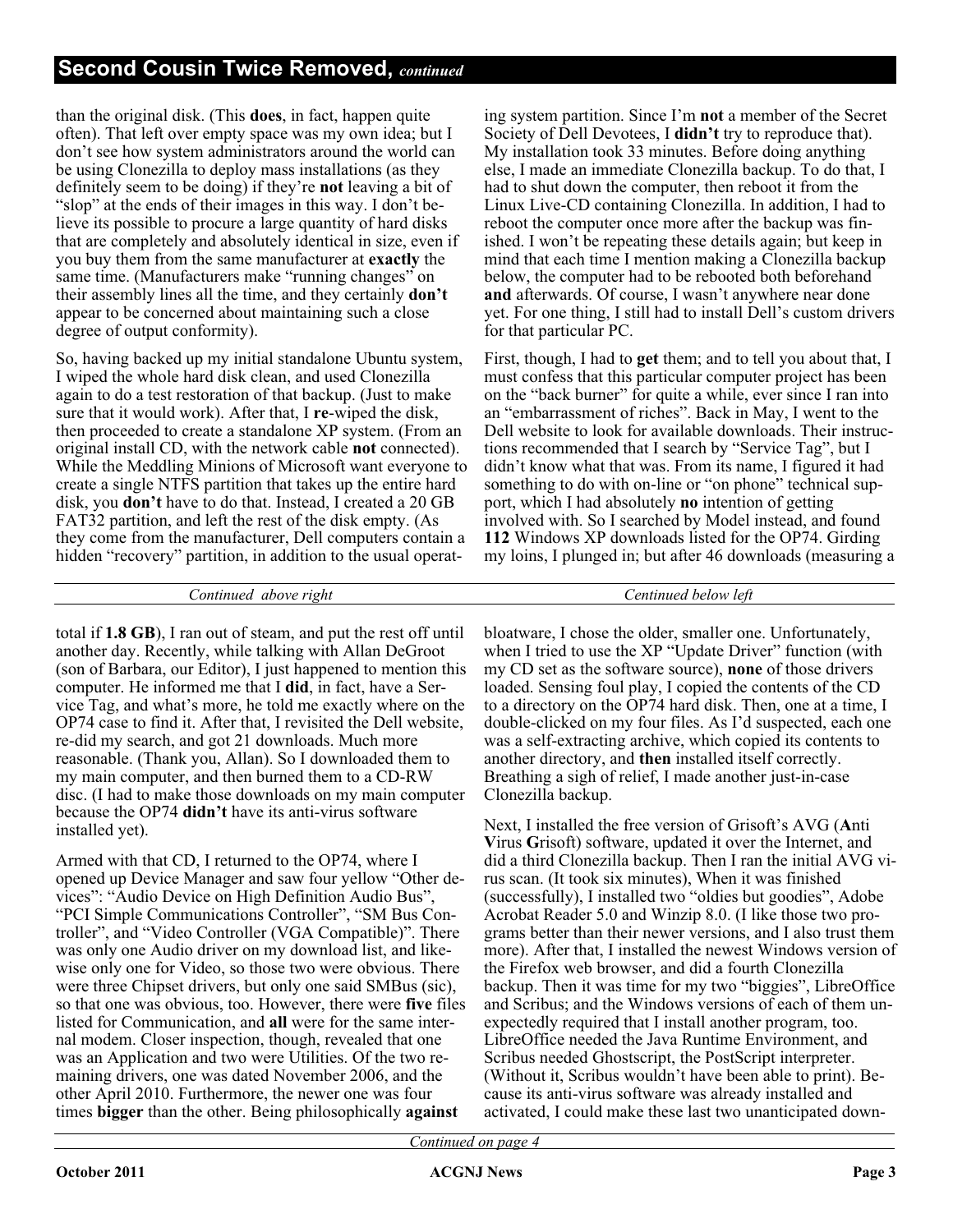# **Second Cousin Twice Removed,** *continued*

loads directly to the OP74 computer. After all four programs had been installed, I made a fifth Clonezilla backup. Now I had a bit of cleanup to do. Previously, LibreOffice had left several **hundred** megabytes of redundant install files on the hard disk. I deleted them. (Notice that I waited until **after** they'd been backed up, though. Just in case they might actually turn out to still be needed). Following that mass erasure, I used XP's built-in "Tools" to check the hard disk for errors, and then to defragment it. Finally, I tweaked a few Control Panel settings, then made a sixth Clonezilla backup.

OK. The XP installation was done. (At least until my cousin gets his hands on it, anyway). However, before continuing to our second Ubuntu installation, we need to take a seasonal digression. In 2007, 2008 and 2009, for our October issues, I wrote "Halloween Episodes". Last October (2010), I **couldn't** think of anything silly or spooky to say. It wasn't until our December 2010 issue that I **finally** thought of something. (Too bad that was two months too late). I was writing about the high quality, long lasting storage media (from Delkin Devices, Inc.) that I'd used to make CDs for a club project. In their advertisements, Delkin stated that the National Institute of Standards and Technology (NIST), when testing longevity using accelerated aging procedures, had determined that Delkin Archival Gold CD-R disks would last for 300 years. I commented: "Note that those claims came from Delkin, **not** from me. If your *35th Anni-*

*Continued above right Centinued below left*

So this just **wasn't** something that I really needed). Now, because the OP74 didn't have a floppy drive, I **did** need it. Therefore, I got to work.

As "proof of concept", I created a temporary CD-RW disk, using my Ghost for DOS 2002 floppy as the CD boot image, and transferring the files from my Partition Magic 8 (PM8 from now on) floppy to the CD itself. This way, after the CD booted, Ghost and its associated files would be located on the A: drive (which would be virtual, not physical); and PM8 and its associated files would be located on the S: drive. (Years ago, I decided that S: would be the drive letter assigned to the first CD drive. For the finished "blow out" disk, I'll think about changing it; but for this temporary test disk, I didn't bother). Then I turned on the OP74 and fed it my CD. That's when the Gremlins got me. My temporary disk did boot from the CD drive, but it **didn't** detect that drive. So it wasn't mounted as the S: drive, like it was supposed to be. Thus, no S: drive, no PM8. I'd intended to use PM8 to create an FAT32 partition on the hard disk, in the unallocated space following the 20 GB XP partition. That would give me a target drive to store the files created by Ghost as it backed up the XP partition. (That's a bit tricky, but it **is** doable, if you know what you're doing). Fortunately, my Ghost boot floppy (and thus its A: duplicate) contained a copy of FDISK. So I was able to use that **non**-graphical utility to create my target parti-

*versary Newsletter Collection* CD only lasts 299 years, don't go digging me up and complaining". Having thus quoted myself here, we've now got a Halloween joke in this article. (Even if it's a rerun). That makes this a "Halloween Episode", too. So in that spirit, let's talk about Ghost. (The computer program, though, not the phantasm).

I decided to use Ghost to make a self-booting "blow-out" DVD for this XP installation, in its current standalone state. (That's a DVD with only one function: to **completely** replace the entire contents of a hard disk by overwriting it with a previous backup of a "known good" system). Back in the "good old days", I regularly used Ghost for DOS (booted from a floppy disk) to back up Windows 98 SE and XP systems. When "creeping bloatware" caused most of my backups to come out **bigger** than 4.37 GB (the true capacity of a so-called "4.7 GB" DVD), I didn't have a problem. By default, Ghost split its output into 2 GB sections. So I could spread the resulting file segments across as many DVD disks as necessary, and during a restoration, Ghost would prompt me whenever it wanted the next DVD. As long as I'd booted from a floppy, that is. If I tried to make the first DVD of a backup set bootable, Ghost **wouldn't** let me eject that disk. It insisted that its source media had to remain in the computer. Supposedly, there **was** a way to make that first DVD removable, but I could never get it to work. (Not that I actually tried very hard or for very long. **All** of my computers have always had floppy drives.

tion. Then, as instructed by FDISK, I rebooted the computer.

However, The Gremlins weren't through with me yet. Since I **did** have an A: drive, and I'd managed to create a target partition without PM8, I could still run Ghost to back up the XP partition; but when I did, I got a surprise. On the "Select source partition(s)" screen, the hard disk's two partitions were both displayed; and I selected the XP partition. On the "File name to copy image to" screen, though, when I clicked on the drop arrow in the "Look in:" box, the virtual floppy drive  $(A)$  was there, the XP partition  $(C)$  was there, but my new partition (which should come in as the D: drive) **wasn't** there. So, no target, no backup. The Gremlins had defeated me. Now, I blamed the inability of my test CD to detect the OP74 CD reader on a bug in VIDE-CDD.SYS (my DOS CD driver). Likewise, I felt that Ghost's ability to detect my new partition in one area of the program; but its inability to detect that same partition in another area, was caused by a bug in Ghost itself. I thought that the first problem might be fixable, I feared that the second problem was unfixable, and I suspected that the root cause of each problem was the same: Both the hard disk and the CD drive in the OP74 machine were SATA (Serial Advanced Technology Attachment) devices.

Among my equipment, I have a SATA CD/DVD drive, and a SATA Blu-ray drive. (Each, in its own way, has taken me on some interesting adventures). I **don't** own any SATA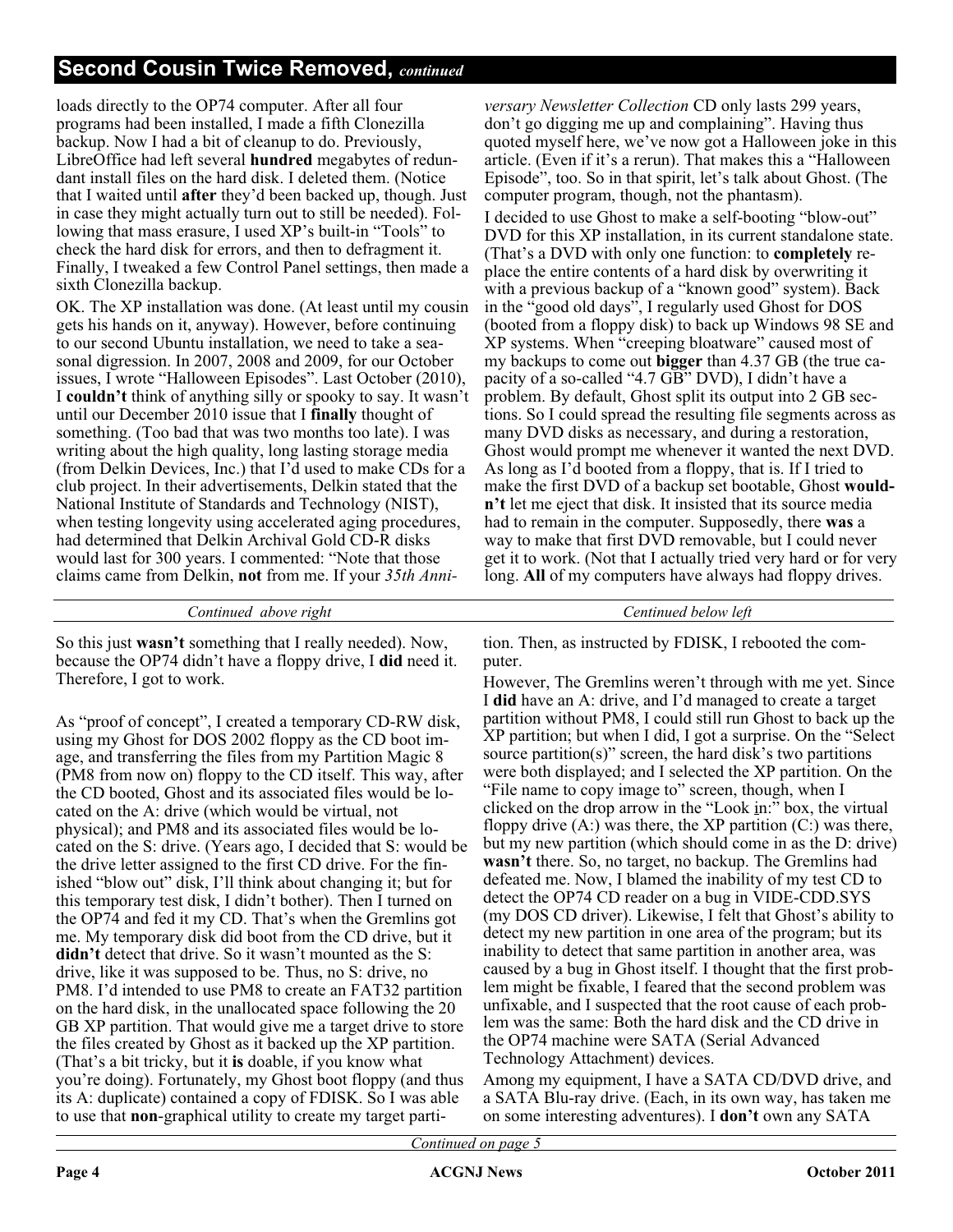# **Second Cousin Twice Removed,** *continued*

hard disks. This was my first experience with one of them, and up until that trouble with Ghost, I hadn't really noticed anything different. I didn't think that I could fix that Ghost problem, but I thought I might have a shot at fixing the CD problem, by searching the Internet for a newer DOS CD driver; and I found one.

Now, my old driver (VIDE-CDD.SYS) was dated 2/17/1998. This new driver (UIDE.SYS) is dated **7/21/2011!** (While in real time it's not quite literally true, I'd say that this new file **does**, indeed, qualify as an "up to the minute" driver). So I copied UIDE.SYS to my Ghost boot disk, edited CONFIG.SYS so it was loaded instead of the old driver, and re-burned my CD-RW disk. Then I booted the OP74 from that disk; and **everything worked fine**. I really can't understand how an updated CD driver could have fixed Ghost's ability to detect a second partition on a hard disk (**not** on a CD), but apparently it did. I'll just have to accept this as one of those weird, inexplicable things that sometimes happen, and move on.

At the time I created the backup files for my "blow-out" DVD, the "Properties" box for the XP C: drive listed 5.53 GB of "Used space". Subtracting 1.4 GB (the size of the Windows swap file, which Ghost **doesn't** back up), that left 4.13 GB of files remaining. (Since the true size of a DVD is 4.37 GB, at least I didn't have to worry that my files wouldn't fit on a single disk). Anyway, here's what I did: First, I booted from my CD, accessed the S: drive, and started

PM8. Then, I deleted the FAT32 partition that I'd previously created with FDISK. (It took up **all** the rest of the hard disk, so it was just **too big**).

Next, I created a new extended partition measuring 39.27 GB, created a 39.27 GB FAT32 logical partition **inside** that extended partition, and gave it the label DATA. After that, I created a 325.33 **M**B NTFS primary partition at the very **end** of the hard disk. That left exactly 15.00 GB of unallocated space for later use by Ubuntu. (That NTFS partition was just a place holder. It would be deleted after Ubuntu filled that 15 GB with its own files, thus providing the empty "slop" space that I like to put at the end of my hard disks, for Clonezilla).

Then, to preserve this hard disk arrangement, I made a seventh Clonezilla backup. Almost finally, I rebooted the computer from my temporary CD-RW disk and started Ghost. I told it to back up the first (XP) partition, and write its output files to the second (DATA) partition; and it did so, successfully.

As my last step, I rebooted into XP, and used Windows Explorer to move the two Ghost output files from DATA to the computer's external 2 Terrabyte USB Expansion Drive. (The first file measured 2 GB, the second measured 0.67 GB. From 4.13 GB to 2.67 GB. That yielded 65% compression. Not too bad). I apologize for not mentioning that USB drive sooner. Because Clonezilla can access it directly, I'd previously used it to hold **all** of the backups that I made for

*Continued above right* the set of the set of the set of the set of the set of the set of the set of the set of the set of the set of the set of the set of the set of the set of the set of the set of the set of the set of

this project. Ghost for DOS **can't** access such drives, so that's why I had to use the DATA partition as an intermediary. Although I now had the files for it, construction of that "blow-out" DVD itself would have to wait for a while, because Ubuntu was next in line; but thanks to this operation, **Ghost still lives!** (At least for a little while longer, anyway).

I booted the computer from the Ubuntu 11.04 CD, told it to install itself in that 15 GB of unallocated space, and told it to dual boot with XP. The initial installation took 27 minutes; but after the computer ejected the CD and rebooted, it went directly into Ubuntu, without displaying a dual boot selection screen. Right away, I used Synaptic Package Manager to download two programs that Ubuntu **hadn't** initially added by default: GParted and StartUp-Manager. First, I ran GParted. It displayed a completely filled hard disk, containing the 20 GB XP partition, the 39.27 GB DATA Partition, a new 14.06 GB Linux Ext4 partition, a new 0.93 GB Linux Swap partition, and the 325.33 MB NTFS partition that I'd created earlier with PM8. As planned, I used GParted to delete that NTFS partition, thus giving me my "slop". All good so far. Then I ran StartUp-Manager. I noted that its "Timeout in seconds" was set to 10, its "Display Resolution" and "Bootloader menu

resolution" options were each set to 640x480, and its "Default operating system" box was set to Ubuntu. Furthermore, when I clicked on the drop arrow next to that box, I saw that XP **was**, in fact, included as an alternate choice. Having thus verified that everything **seemed** to be set correctly, I made an eighth Clonezilla backup, to preserve what I had.

Afterwards, when the OP74 rebooted, I stared intensely at my monitor. (Looking for clues, perhaps?). I noticed that the light on the monitor glowed green as the initial Dell BIOS message was displayed. Then it turned amber for about ten seconds, and then it turned green again as Ubuntu booted. How about that! My intense staring had, indeed, unearthed a real live clue. Apparently, the computer actually **was** displaying the dual boot screen like it was supposed to; but it was displaying it in a form that was incomprehensible to my monitor. It looks like Ubuntu's default resolution setting had betrayed me. (640x480 is my usual preference for a "plain vanilla" display. So if I'd been asked, that **is** what I would have chosen). Running StartUp-Manager again, I changed both its resolutions to 800x600; and I also increased its timeout from 10 to 30 seconds. Then I rebooted, and this time the screen **was** visible.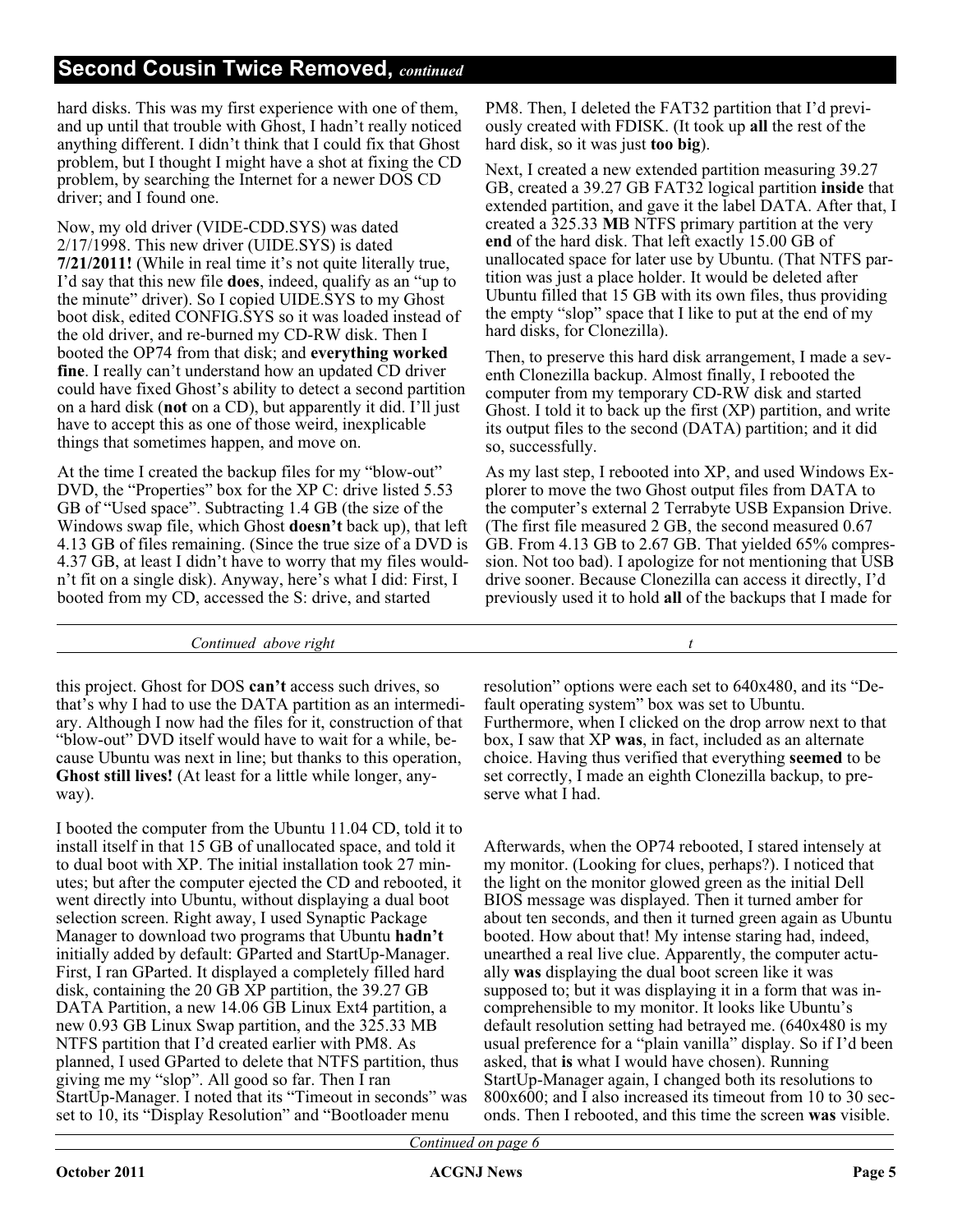# **Second Cousin Twice Removed,** *continued*

I gave it a good workout, alternately booting XP and Ubuntu. When I got tired of that, I started Ubuntu's Update Manager, and installed the 214 updates that I found there. That took 21 minutes. Then I made a ninth Clonezilla backup.

I mentioned the Ubuntu dual boot screen almost six and a half years ago, in the **first** article that I ever wrote for this newsletter (*Linux Dual Boot Experiments*, in our May 2005 issue). There, Ubuntu (release 4.10) failed some of my tests. However, I **liked** the dual boot menu. It was just about the only part of that Ubuntu installation about which I had something **nice** to say.

Two years later, in *Dual Boot Revisited, Part 3* (in our May 2007 issue), I praised the Ubuntu dual boot screen once more, calling it "functional, clean, uncluttered, and even elegant". Again, Ubuntu (release **6**.10 this time) failed some of my tests; but here's my point: Back then, for both of those versions, no matter what other problems Ubuntu might have had, its dual boot menu came up without any problems. Now, in the first dual boot system I've created since that time, it **didn't**. It seems that while most of the Ubuntu developers were laboring mightily to fix what was wrong, one or more others were sticking their huge hairy

hands where they didn't belong, and messing up something that used to work properly.

In response, allow me to cite Hawes' Law of Diminishing Intelligence: *There is nothing that works so well that some Transcendent Genius can't "improve" it to the point where it doesn't work at all*. What more can I say?

In the very first paragraph of this article, I mentioned my own personal version of the *Thirteen Things* list. After that, I wrote; "Details about that list later". Unfortunately, we're going to have to reinterpret that "later" to mean "next month". (Our second dual boot computer will have to wait until next month, too). That's because we've passed the 4000 word mark, and thus should wrap things up. So I'll just say that I successfully added all the programs from that list to the OP74, and then made a tenth Clonezilla backup. Besides, if you absolutely can't wait, I also gave details about that list in last month's article, *Son of Thirteen Things*. (You can find it in our September 2011 issue). Right now, I really think it's time to stop. I've got a bad feeling that if I don't, the *What's all this, then?* Policeman from Monty Python might arrest me for "Loitering with intent to pontificate, blather, or otherwise cause grievous literary boredom". So: See you next month.

# **Music— Capture it, Organize it and Enjoy it - Part 2** *Phil Sorrentino, Sarasota Personal Computer Users Group, Inc. ([http://www.spcug.org/\)](http://www.spcug.org/)*

Last month we discussed the History of digital music and how it is created. Now it's time to organize that Music and create a Music Folder so that it can be the repository of all the music you Rip, purchase, or convert from analog sources; basically your Music Library. There are many ways of organizing the Music folder with sub folders. Before we do that it is probably worth a review of the data that is kept with each music file to see if it can be of any use in determining the organization of these folders. What data? you say. Well along with the actual music, in each music file, there is data that describes the music part of the file. This type of data is called metadata.

So, metadata is data that describes other data (in this case the music). The music metadata is called ID3 Tag Data and is defined by the ID3v2 specification. ID3 Tag Data includes descriptive items such as: title, artist, album, track number, genre, year, copyright, stereo, length, composer, rating, etc., as well as album cover art graphics. ID3 Tag Data is created when the original MP3 data file is created. The ID3 Tag Data is not easily modified unless you use an ID3 Tag Editor like MP3Tag, which was discussed in the March 2010 issue of the Monitor. (In short, MP3Tag allows the user to modify the ID3 Tag Data that is created along with the MP3 file when a tune is initially created, or ripped from a CD.) The reason that ID3 Tag Data is important is because Music players, like Windows Media Player (WMP)

and iTunes use the ID3 Tag Data to organize and present your music library. A music tune will show up according to the ID3 Tag Data, which may not be where you think it should show up if you are only looking at the file name. This will probably not be a problem if all of your tunes come from CDs or are downloaded, but if you convert any from vinyl or tape to MP3, the ID3 Tag Data may not be what you think it should be. Also, if you want to change where particular artists show up, you might have to change the ID3 Tag Data for that artist. Some CD compilations of tunes have the artist as "Various Artists", which will put that tune under "V", probably not where you would expect to find it. So, it's good to have an ID3 Tag Editor so you can make any changes to the ID Tag Data to put the tunes in the places you want them. Once the tunes that need changes to the ID3 Tag Data are changed, the library will be presented as you expected, typically artists or songs alphabetically arranged, although, you can also view the library based on other items such as Genre, Album, Year, or even Rating. Rating is a number that you give to a tune, typically one to five. The Rating can then help you find a tune or present a specific view of your music library. (For example, you could show all the tunes with a rating of 4 or better.)

So the ID3 Tag Data determines how the music library will be presented, but we still may want to organize the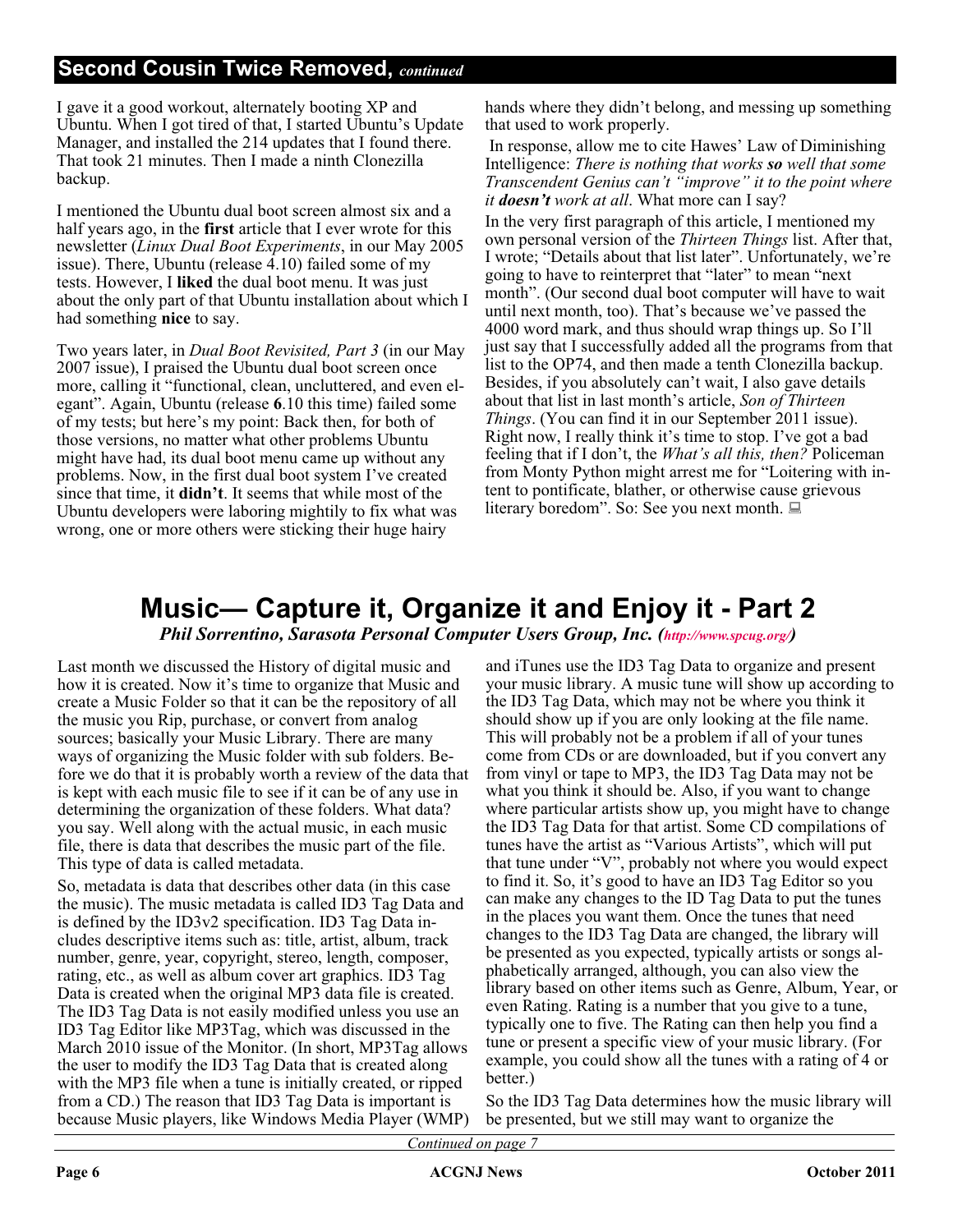# **Music,** *continued*

under-lying folders for convenience. This is not necessary, but it might allow the music to be viewed easily (using Windows Explorer), without using a Music Player. When CDs are Ripped, they are put into folders for the Artist, with the Album being a sub-folder. You might continue this and just put all the Artist folders into a Music folder. Then, it would be easy to find any tune with just the Artist and Album names. This is in general a very good way to organize your Music Folder. The only difficulties that might arise are those associated with converted tapes and disks, but you will just have to see how best they can each fit into your overall scheme. A simpler, but less desirable scheme might be just one Music Folder with every tune included. The tunes would then be alphabetically arranged by the file name. This can lead to one very big file, but for small Music Libraries, this may be acceptable. You could even create separate music Folders for specific music genres, like Music-Big Band, Music-Country, Music-Pop; it's really your choice.

Playlists are next. Now that we have a Folder organization for our Music Folder, we can take advantage of that organization to find tunes to include in Playlists. Playlists are just as you would expect, they are lists of tunes to Play, without any manual intervention. Playlists can include as many tunes as you would like, only limited by the number of

tunes in your library. You could easily create a playlist that would last all day. Playlist files are another file type. The original playlist file type is M3U. WMP can be set to use M3U but prefers another Microsoft file type, WPL. M3U has a very simple file structure which is just a text list of files. WPL is a little more complex and probably a little more capable and written in HTML. Both work fine and it is impossible to tell which is being used without looking at the file types. If you have no reason to prefer one over the other, use your Music Player's default type. (Either file can be modified using Notepad, not Wordpad or Word, if necessary. Notepad is a simple text editor that does not include any formatting information.) This should not be undertaken lightly. Modifying a file with a text editor should only be done with great caution, and only by a person who is confident of the file structure. An error in the file structure may make the file non-useable, so do this only if absolutely necessary. Once you have decided on the Playlist file type, or just accepted to use the default, you can start to create Playlists. Just think of a theme and then find all the tunes that support that theme. Using WMP, playlists are easily created by showing the Library in any view, such as by Artist, and then dragging-and-dropping the tunes for the Playlist over to the Playlist pane on the right side of the screen. After you have all the tunes in the list, give it a

#### *Continued above right*

name and save it and that's all there is to it. While you're at it you might want to create a Playlist for each Artist so that you can review all of the tunes for that specific artist. In this case, the artist is the theme. You might even like this playlist for "an evening with a Sinatra, or Elvis, or the Beatles".

Now you're ready to take advantage of all that music entertainment, laboriously stored in the Music Folders. One last item to consider is using your music on other machines on your network. If you don't have a home network now, you probably will in the future. For simplicity and convenience it makes sense to have only one Music Folder, kept on your main computer (acting as a Music Server), and to use it on every other machine on your network. This way there is only one Music Folder to be backed-up. WMP can easily be set up for Sharing Media. Select

Tools-Library-Configure Sharing…, and check the Share Media check box. Then choose the devices, on the network, to Allow sharing of music. This will allow other machines to use the media in the Server's Music Library. By the way, all of the music in your Music Library can also be used on any of the portable MP3 music players, like Apple's iPod or SanDisk's Clip. WMP provides the ability to "Sync" your music to a portable device. Briefly, to share a Playlist, plug your device into a USB port and choose Sync on the Selection Bar, choose the playlist and select Sync. (Obviously, the memory in the portable device must be large enough to hold all the tuned in the playlist.)

Recorded music is only about 133 years old if we consider Edison's invention in 1877 as its practical beginning.

(There were earlier patents on devices that could record but not playback the recording.) Recorded music has come a long way from Edison's time to the present when almost any recorded music can be obtained and stored indefinitely on our personal computers, and then played and shared almost effortlessly. The computer, besides all of its other jobs, can be a great music entertainment center. If you haven't started yet, what are you waiting for? Get started creating your own Music Library so you and your family can enjoy the fruits of the past 133 years and your current efforts.

Copyright 2010. This article is from the August 2010 issue *of the Sarasota PC Monitor, the official monthly publication of the Sarasota Personal Computer Users Group, Inc., P.O. Box 15889, Sarasota, FL 34277-1889. Permission to reprint is granted only to other non-profit computer user groups, provided proper credit is given to the author and our publication.*

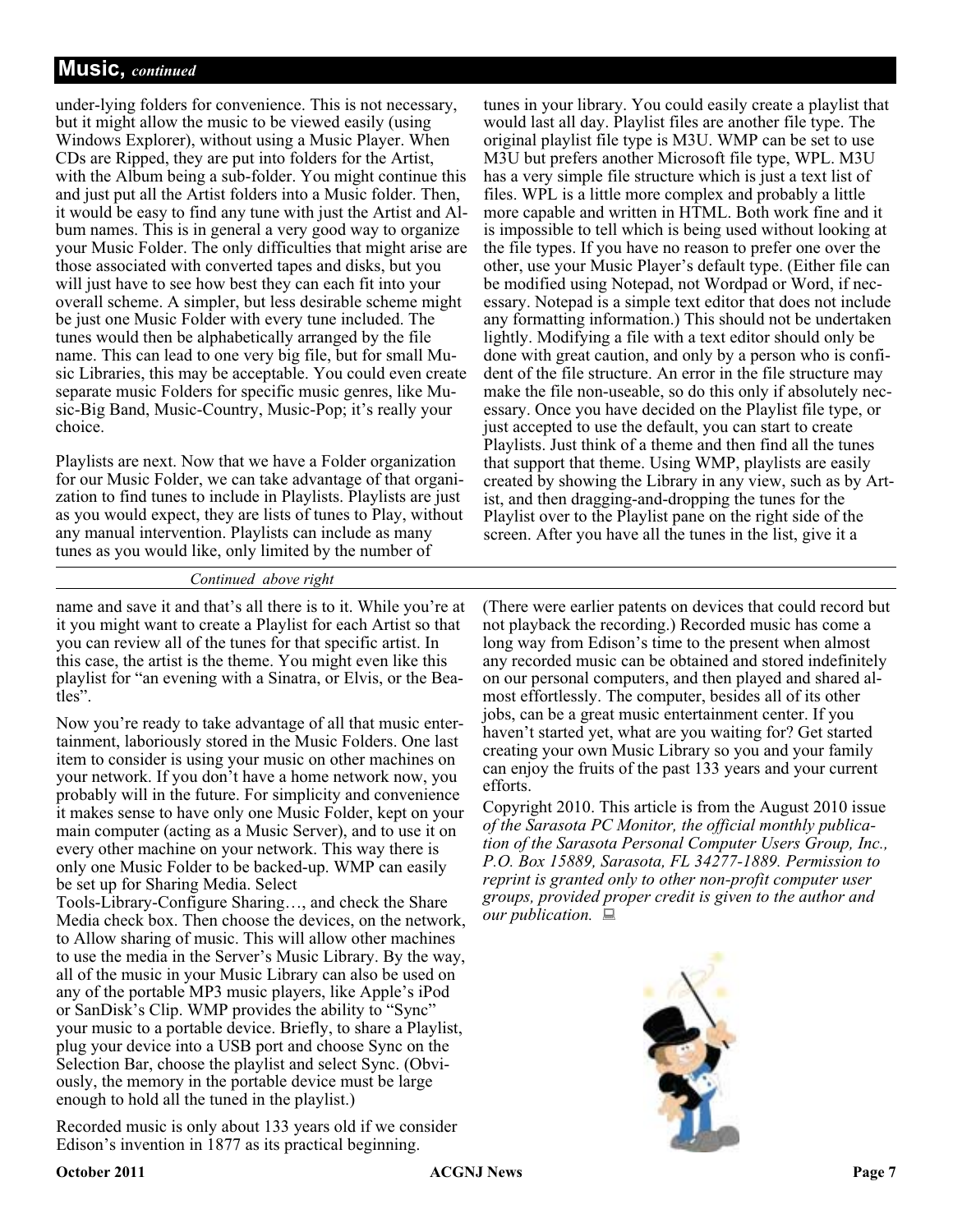# **Slide Scanning 2011**

### *Greg Skalka (president (at) uchug.org), Under the Computer Hood UG, [\(www.uchug.org](http://www.uchug.org))*

On the morning of October 22, 2007, my family, like many others in northern San Diego County, awoke to the threat of wildfires moving into urban areas. Though we were under mandatory evacuation orders, the need to leave was not urgent, so we were able to pack up our four cars over several hours. All the irreplaceable and important items we could fit were loaded, including photo albums, computer cases, external hard drives and my collection of 35 mm slides. We headed up to Orange County to stay for a few days, and fortunately had a house to return to.

Though our neighborhood was never really threatened, the experience left an impression on me. I've owned a digital camera for 11 years, and all of the 40,000 digital photos I had taken in that time were easily transported with us on a single external hard drive. Because I also kept a backup of these files in another geographic location, I was even less concerned about their safety. My collection of 7300 slides taken over 32 years was a big concern, however, since they occupied two large boxes and were the only copies I had.

Though I already owned three film scanners at the time, I had never gotten around to starting the scanning process, as I was still searching for that elusive perfect scanning method. I spent more time researching scanning options after the fires, bought a fourth scanner (a PrimeFilm 3600u film scanner) and outlined my new scanning plan in the

film scanning presentation I gave to our group in 2008 (which can be viewed at

*[www.uchug.org/Presentations/Slide%20Scanning.pdf](http://www.uchug.org/Presentations/Slide%20Scanning.pdf)*).

Three years have passed since then, and I've only scanned a few slides. Unfortunately, I've found dealing with these thousands of slides is a daunting task. I'd found a scanner that provided good results, but with a scan time of 1 to 4 minutes each, I'd need to spend the equivalent of 3 to 12 work weeks (of 40 hours each) to complete the task. I could hire out the job, but even Costco's photo services would charge \$2100 to scan all my slides. Faced with a large cost in either time or money, I wound up doing nothing, and so my slides still sit in film form, vulnerable and degrading over time.

Fortunately my procrastination has managed to be beneficial, as there are now new film scanning devices available with much shorter scan times. One of these is the Wolverine Data F2D300 35mm film to digital converter (*[www.wolverinedata.com](http://www.wolverinedata.com)*). It appears to contain the guts of a digital camera, so it captures the image quickly all at once, rather than in a slow scan. It does not even require a computer, storing the photo files in a small internal memory or a removable SD memory card.

The unit is powered from an AC adapter and cable. The cable has a small connector on one end (for the scanner) and a

*Continued above right Continued below left*

USB connector on the other. The scanner can be powered from AC by plugging the cable USB end into the power adapter, or the unit can be powered from any USB port by using only the cable.

Operation is simple, with only four buttons on the top of the unit. The control menus and the image to be scanned are displayed on a 2.4" LCD display on the front of the device. The scanner can be set to scan slides, negatives and black  $\&$ white (negatives, I presume).

Two plastic scanning trays are provided. One tray holds up to four slides in their cardstock or plastic mounts; the other holds strip negatives (up to six 35 mm images). The trays have a hinged cover with magnetic latches to hold it closed. The slide tray is easy to load; the negative tray requires more effort to align the film's notches with pegs on the tray's base. A loaded tray is inserted into an opening on the right side on the scanner near the base and then protrudes out the other side. The tray is shifted to allow each slide to be scanned. Detents in the tray help index the tray for each slide or negative, but you can also use the display to make sure the tray is lined up in the scanner correctly.

It is best to place the slide or negative in the tray so that the image in the display has the correct orientation, but there is also a menu selection to flip or mirror the image before scanning. The brightness of the image can be adjusted to some degree before scanning through an adjustment to the internal LED backlight. The brightness can be set to one of

seven levels from -3 to +3 (+3 being the brightest, and 0 assumed to be nominal). By some degree, I mean that the "camera" inside the device also appears to have an automatic exposure feature that compensates for the brightness adjustment at times. This means that a change in the brightness setting does not always result in a visible change to the resulting image.

To scan, the OK/COPY button is pressed once; the scan takes only a couple of seconds. The unit then displays a save/edit menu. A second button press saves the captured image to either the internal 25 MB memory or a memory card in the external SD memory card slot. I have only tried a 2 GB SD card in the slot, though the product's box says it is also compatible with SDHC (though this is the only documentation that indicates SDHC capability). The save/edit menu also allows the image to be rotated 90 degrees in either direction (for portrait vs. landscape orientation), though it appears it only changes to portrait mode on the scanner's display. All of my saved images remained in landscape orientation.

The scanner claims a 7.3 megapixel image, which was confirmed by the 3312 x 2208 (nominal) image files I captured. The files are saved in JPEG format with fairly strong compression; the typical image file size is 1.4 to 1.8 MB. The scans I made were of good resolution, with no noticeable compression artifacts. The unit I tested appeared to crop the slide slightly, so the slide mount was not at all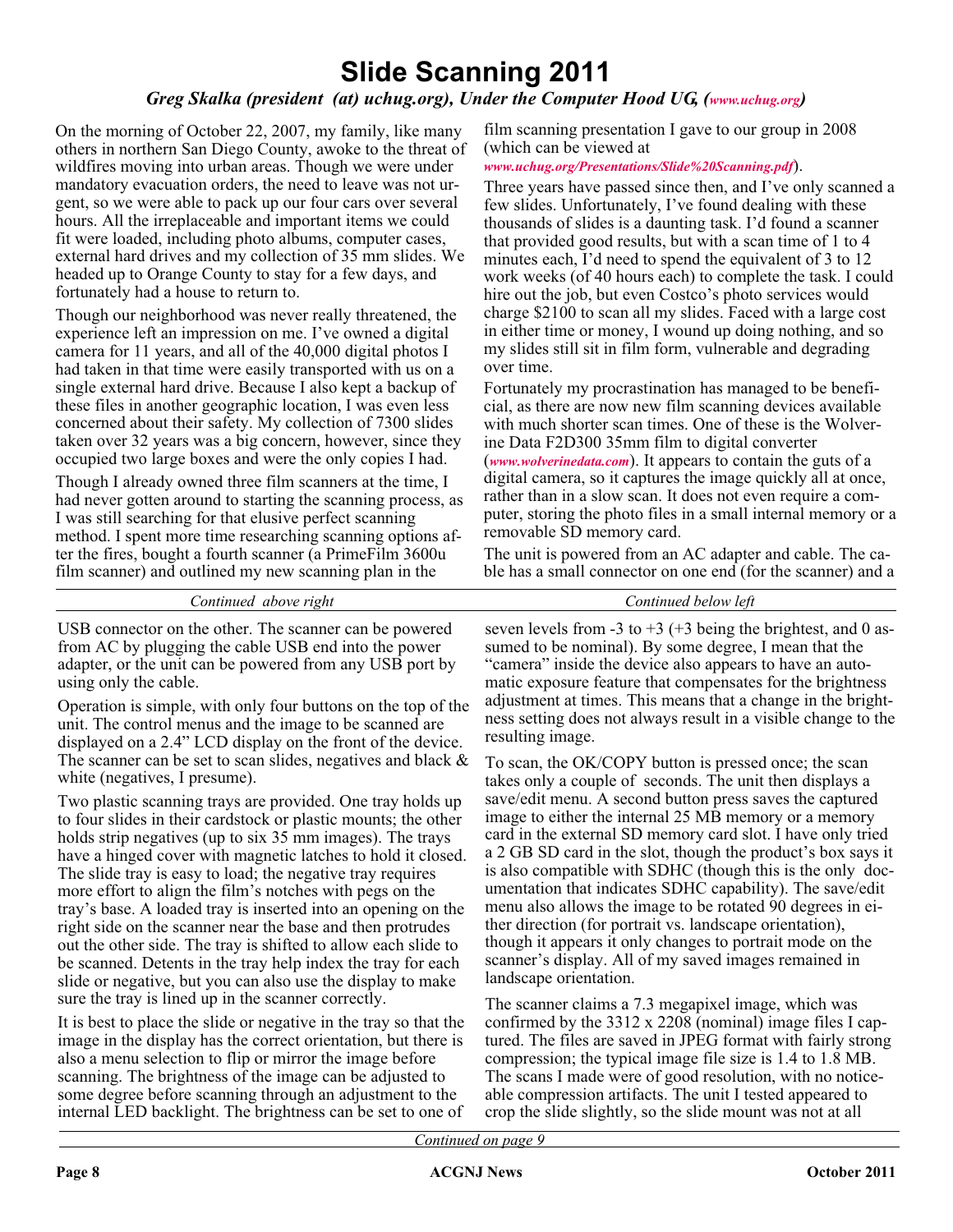# **Slide Scanning 2011,** *continued*

visible. I made scans of slides and color negatives and both came out well.

To copy the photo files to a computer, you can simply remove the SD card. The unit must be connected to a USB port on a computer (through the power/data cable) to copy any files stored in internal memory. The scanner can be set to provide a slide show of stored images on its LCD screen. The unit can also display on a TV with a display cable (which is not included), per the documentation.

Overall, I found the unit I tested worked well, providing a reasonable image very quickly. Even allowing an average of 10 seconds per slide to scan (to allow for tray loading), I could scan my entire slide collection in only 20 hours. This would give me a good quality copy of all my slides in a short period of time. I could then use my high-resolution PrimeFilm scanner on only the select few slides where a better quality scan might be needed in the future.

The only suggestions for changes or improvements to the Wolverine Data F2D300 I found are:

- Provide a JPEG compression adjustment, so that images can be saved at higher quality. The high JPEG compression is my main gripe about the unit.
- Provide a way to disable the automatic exposure feature, so the brightness adjustment works better.
- Provide a way to set the date and time in the JPEG file, so it can be set to reflect when the original photo was taken. The unit currently saves the JPEG files with a timestamp

instead returned it to Costco (at a store). I then ordered

another F2D300 scanner.

from an internal clock that starts from 1/1/2008 at 12:00 PM each time the device is powered on.

Overall, I found the Wolverine Data F2D300 to be a good value. While I'd prefer it saved images with a lower compression, or ideally with a lossless compression like PNG, its ability to scan so quickly makes it useful when there are a lot of slides or negatives to scan. It may not scan with the highest resolution, but it is definitely among the fastest.

#### **Chapter 2 - When Two is not Better Than One**

The Wolverine Data F2D300 unit I used for this review was loaned to me by a member of my user group who won it at the 2011 Southwest Computer Conference (it was donated to the conference by Wolverine Data). After seeing how well it worked and how quickly it could scan slides, I purchased one for myself.

Unfortunately, my unit did not work quite as well as the borrowed one. Instead of cropping the slide image slightly, my scanner had a slightly wider view, so that the rounded inside corners of the slide mount are barely visible. This is not a problem in my estimation; I actually prefer this, so I can crop it myself later if desired. Unfortunately, the images captured are also slightly out of focus. The problem cannot be seen on the scanner display, but is apparent when viewing the images full-screen on a computer display. The files captured by the borrowed scanner are noticeably clearer by comparison.

| Continued above right                                        | Continued below left                                           |
|--------------------------------------------------------------|----------------------------------------------------------------|
| I called the support number provided with the product        | My second slide scanner was a keeper. The image was            |
| (Irvine, CA area code) and was quickly connected to tech     | slightly clearer than even the borrowed scanner. Like the      |
| support. The person I spoke with confirmed that the focus    | borrowed scanner, the image was slightly cropped, but this     |
| problem could not be corrected by any adjustment, and that   | new one also had the image shifted down slightly. I am         |
| they would provide me with an RMA number to return it.       | dismayed that this product does not appear to be very con-     |
| Since I purchased it from Costco (online), I elected to save | sistent between units in image quality, but at least I got one |
| the return postage that I presumed I would need to pay, and  | that I am happy with on the second try. I'm not interested     |

# **Batch Image Converting with FastStone**

### *Constance Brown (constanceb (at) camug.com), Canton/Alliance/Massillon Computer UG ([www.camug.com](http://www.camug.com))*

Last week I started a new blog where I am posting articles for quick reference with a special emphasis on free software. Our 6:00 special interest groups, also known as SIGS, are focusing on a range of free software this year. In May we discussed information on how to use FastStone to prepare a picture for print. Some of you may wish to review that information. Visit www.stepcotraining.wordpress.com and look at the May archives. As we discussed in the SIG and on the blog, commercial prints must be 300 dpi or more. However, email and websites present pictures entirely differently. In both cases you will want the smallest size picture possible that shows up attractively on a screen.

Using 72 dpi is perfectly acceptable in these cases. A small picture size is also desirable. Let us take a look at some ways FastStone gives us the capability of resizing to smaller print sizes.

in rolling the dice again. Now I can get my slides digitized

before the fire season this fall.  $\Box$ 

Often I wish to send or post several pictures at the same time. In order to do this quickly, I use "batch image convert" in FastStone. First I select all the pictures I wish to post to my web site, Facebook, or send via email. I like to copy all of these to one folder which, for sake of illustration, we shall name Web Selections May 2011.

Then I create a folder inside the one I just created which, in this example, I will name Web Ready May 2011.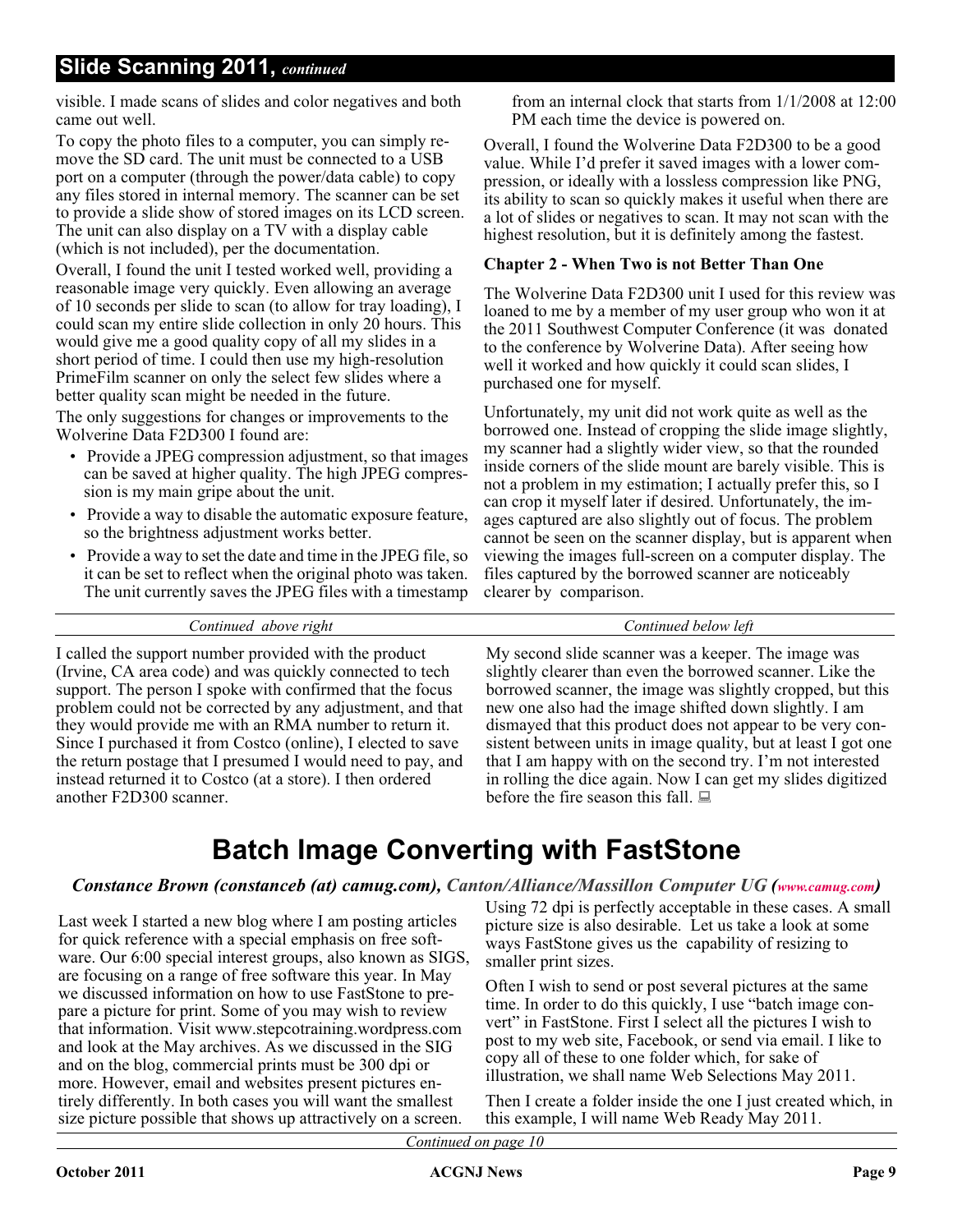# **Batch Image Converting,** *continued*

In this case there are three things I wish to accomplish: 1) Renaming each picture so that I lose no data from my original picture, 2) Resizing my picture for the purpose I wish to use it, and 3) Placing the re-sized pictures into their own folder. All three things can be accomplished quickly with FastStone. I will highlight all the pictures inside the folder titled Web Selections May 2011. Now I will click on Tools in the menu or on F3 and select Batch Convert Selected Images. The right half of the window that opens shows the images I have selected. Underneath this listing I can select the output format. When I am posting to the web I always use jpeg, not jpeg 2000. Underneath the output format, I can choose the output folder by browsing to the folder I have already created—Web Ready May 2011.

Next I check the box titled, Use Advanced Options and click on the Advanced Options button. I check the box titled Resize and select a size. Using the drop down menu, I can pick a standard size. Usually 640 x 480 pixels is very good for email or Facebook.

Sometimes I need to resize based on a predefined side. To do that, click on the radio button titled Resize Based on One Side. Using the drop down menu, you can choose to have the long side or the short side of the picture resized to whatever you choose. This is really convenient when you are working with both portrait and landscape pictures. You can choose for the long side to be 640 pixels. That makes all the prints

the same size regardless of which way they present.

Several other options are also available as you click the tabs across the top. Remember that whatever you select will be applied to all the pictures in the batch. If you choose to add text, all the pictures will have the same text applied to them. If you choose to rotate, all the pictures will rotate. The same thing applies to borders and watermarks. Once you have made your selections, click OK.

Now you are ready to rename the pictures. Underneath the box you checked to Use Advanced Options is a box to check to Rename. This feature is great. It allows you to name the new pictures so that nothing happens to the originals, which in this case, are larger files with much more captured information that you will need when you decide

To make prints and enlargements. When you check Rename, the first option is Image####. I usually replace the word Image with something else but leave the # signs so that the images will be numbered. Suppose I were posting pictures from a trip to Canada. I could rename as CANweb##### or Canada#####.

Now I am ready to click on Convert. My pictures will be renamed, resized, and placed in the folder that I have selected. What a time saver! I used to go through this process on each individual picture. When I needed many pictures for a web site, the process took hours!

Let me point out a few more of many really great features in FastStone. Printing contact sheets has always been a bit

|  | <b>Contract Contract</b><br>$\alpha$<br>70th<br>177<br>,,, | let<br>ΠF<br>. |
|--|------------------------------------------------------------|----------------|
|--|------------------------------------------------------------|----------------|

of a challenge. Not anymore! Suppose you just finished a photo shoot for your grandparents' 50th anniversary. The family wants to order photos and you need a contact sheet so they can select the photos they want. Voila!

Click on Create in your tool bar and select Contact Sheet Builder. You need to pay attention to all three tabs. The first one lets you select pictures from multiple folders. FYI, the name that is automatically assigned to the contact sheet is the name of the first folder that you select from which to pull pictures.

The second tab lets you determine background color, how many thumbnails you want to place on the page, and whether you wish to start a new page when you pull from a separate folder.

The third tab lets you preview the sheet you created. By the way, the output format is pdf, one of the file types that anyone can open if they have a free pdf reader.

Another option you will discover when you click on Create is the Slide Show builder. This is probably the easiest builder you will find anywhere. Just select the pictures by clicking Add File or Add Folder (perfect if you have your pictures organized), select a background color, select Loop if you want the slide show to play over and over again, choose to stretch small images if you wish—probably a good idea, either show or not show text (depends on how you have named the files), select from 156 transition effects or click on the three little dots and select ALL so that the

effects change from pictures to picture, browse to the music file you wish to play while the slide show runs, and select the quality and size of the pictures. Standard sizes are available at the click of the button and should be the same, if possible, as the screen you will use to view the show. Remember that projectors have size limits. If your projector has only an 800 x 600 and you will be presenting to a group using it, make the pictures for the slide show that same size.

Much more is available in this program, including cloning (copying from one part of a picture to another), shadow and highlight adjustments, as well as color, general lighting, and histogram adjustments, adding text to pictures, shrinking pictures to extremely small sizes or enlarging them beyond the size the camera actually took while maintaining excellent quality, special effects, and more.

I am pleased to tell you that you can download an excellent tutorial by visiting *<http://www.faststone.org/FSIVTutorial.htm>*.

The folks at faststone.org who continually improve this software are doing a fabulous job. I believe that this one piece of software will accomplish 85% of what the average user wants. Oh yes, it is also available as a portable program that operates from a flash drive. Now you can take the program on vacation and use it from the computer in your Favorite hotel without installing it on any computer!  $\Box$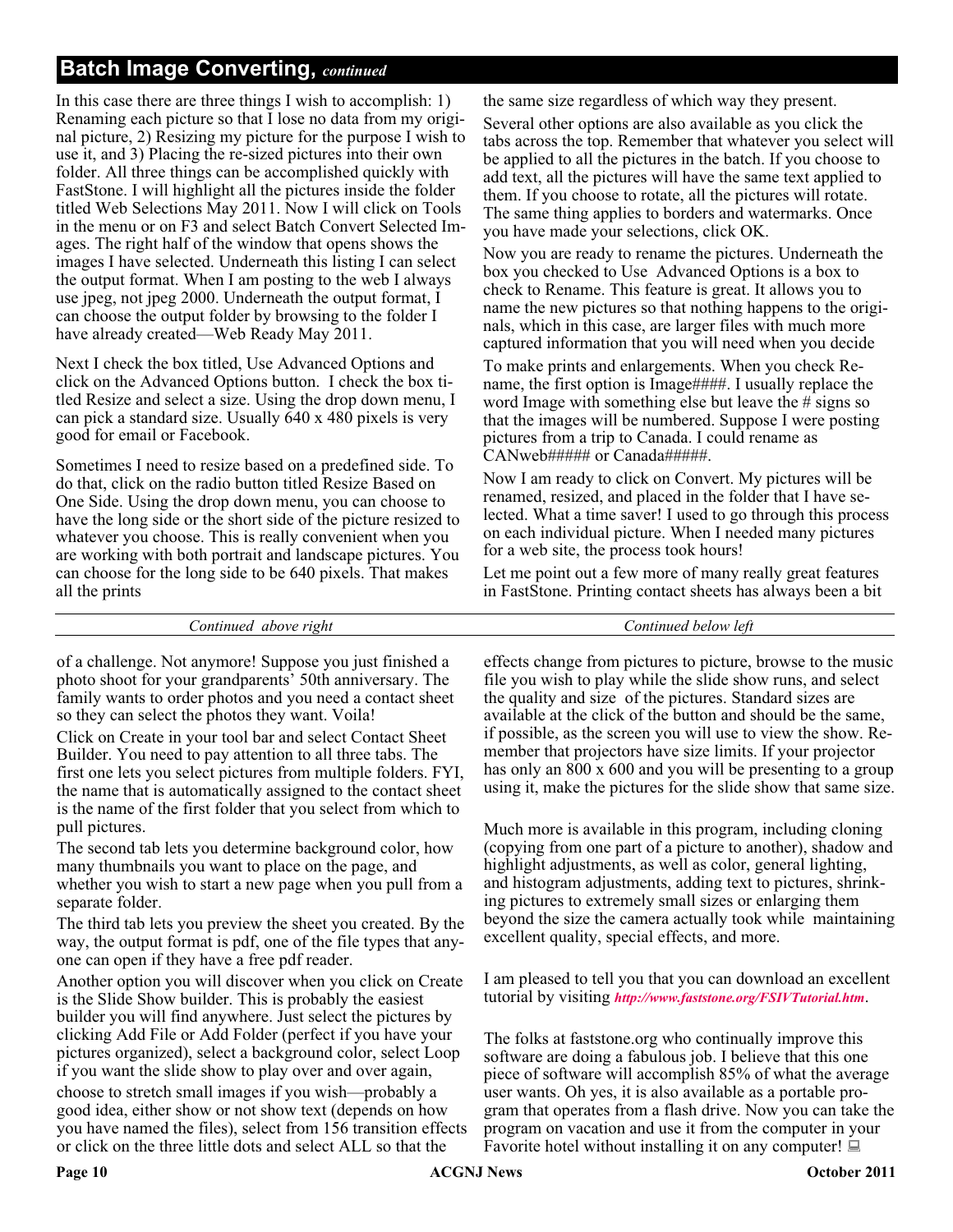# **Stickies: Another Useful Utility**

# *Phil Sorrentino, Sarasota Personal Computer Users Group ([http://www.spcug.org/\)](http://www.spcug.org/)*

Here is another great free utility, especially for those of you who have a lot of little yellow "Post-it" notes stuck all over the edge of your monitor. The utility is called "Stickies" and it is exactly what it sounds like it is. Stickies lets you put little yellow "Post-it-like" notes any place on the monitor. Not just stuck to the frame, but an actual area on the monitor screen. The Stickies notes look like this, on my blue desktop background:

As I've said in the past, utilities are usually small programs that are intended to do a specific task or a small range of tasks. These tasks are usually designed to help manage and/or tune the computer hardware, Operating System (OS), or a particular software application. This utility is intended to help the users of the computer. There are many times that you need to remember something for a short time and you want to keep it right up front so it doesn't get lost. This is where Stickies can help. Stickies are small note like areas you create, on the desktop, that can be brought to the front of any application just by clicking the Stickies icon in the Notification Area on the Taskbar. They are dismissed from being on the application just by clicking anywhere on the screen that isn't in one of the Stickies. (Clicking inside a Stickie allows you to add text to that note.) You can put the notes in one corner of the screen or you can spread them around to call attention to different things. You can

even place them on top of each other in an overlapped fashion. This would allow you to use the least amount of screen space. This would be a good way, for those of you who have "too many" icons on the desktop, to store your Stickies. This way the Stickies would take up only a small portion of the screen.

Stickies can be downloaded from the developer's site at: *<http://www.zhornsoftware.co.uk/stickies>*. This home page has a detailed description of Stickies and a list of its features. (Choose Download to get to the download page.) A few of the outstanding features are as follows. Stickies works with XP and Vista. (No need for Stickies if you use Windows 7 because Windows 7 comes with its own "Stickie-Note-like" gadget.) Stickies appearance (fonts, colors, styles) can be customized. Stickies can be easily resized. The Stickies program is small, writes only to a single text file, and does not alter the registry. Stickies can even be set up so that they are not seen until a specific date and time, so they can be used as a reminder. Stickies has a comprehensive list of features, but it basically provides a very good computerized version of "Post-it Notes".

Once Stickies is downloaded and installed, a yellow note-like Icon will be present in the Notification Area of the Taskbar. Double-clicking this icon will put a new Stickie note on the desktop. A single click of this icon will

#### *Continued above right*

bring all of the stickies to the front, meaning they will be displayed on top of any application that is being shown. The Stickies can be moved around the monitor by dragging the top of the Stickie. Text can be inserted into a new Stickie just by clicking, in the Stickie, where you want to enter text. The size of the Stickie is dependent on the text in the Stickie. As you add text the Stickie will be lengthened to show all of the text. If you remove text, the Stickie will be shortened, so that only the text is displayed (and not just empty space). At any time, you can make the Stickie wider by moving either of the vertical edges by hovering over the edge until a double arrow is displayed and then left-clicking and dragging the vertical side outward (or inward to make the Stickie narrower). As the vertical sides are moved, the text moves around so it just fits into the Stickie.

A Stickie has a yellow note icon in the upper left corner and a trash can icon in the upper right corner. Clicking on the yellow note icon toggles between "always on top" and "remain on bottom". Clicking on the trash can closes or deletes the Stickie. All of the controls for each Stickie are displayed by right-clicking the title bar (the space between the yellow note icon and the trash can icon) of the Stickie.

If Border is checked, the Stickie will have a dark-line border around a yellow background. If it is not checked, the border will be missing. To give the Stickie a title, select Set title and a Title box will be displayed for you to enter the title text. Font and Color can be changed by selecting Set Font or Set Color, similar to those controls in word processing applications. Transparency can be set from 0% to 90 % so that things below the Stickie can be seen (the higher the percentage, the lighter the Stickie color is and the easier it is to see through the Stickie). Select "Always on top" for a constant reminder, where by the Stickie is made to stay on top of applications that are in use. Select "Sleep for" to use the Stickie to become active some time in the future to remind you of some event. Stickies is a great way to organize some of the things around your computer screen. I have found Stickies to be a great help in simplifying this area. I am now down to one notebook, a few pens and pencils and only a few Post-it Notes around the monitor frame. Now, I am using Stickies to store most of my temporary notes to myself and to other computer users.

*Copyright 2010. This article is from the Sarasota PC Monitor, the official monthly publication of the Sarasota Personal Computer Users Group, Inc., P.O. Box 15889, Sarasota, FL 34277-1889. Permission to reprint is granted only to other non-profit computer user groups, provided proper credit is given to the author and our publication. For further information about our group, email: admin@spcug.org// Web: <http://www.spcug.org/>*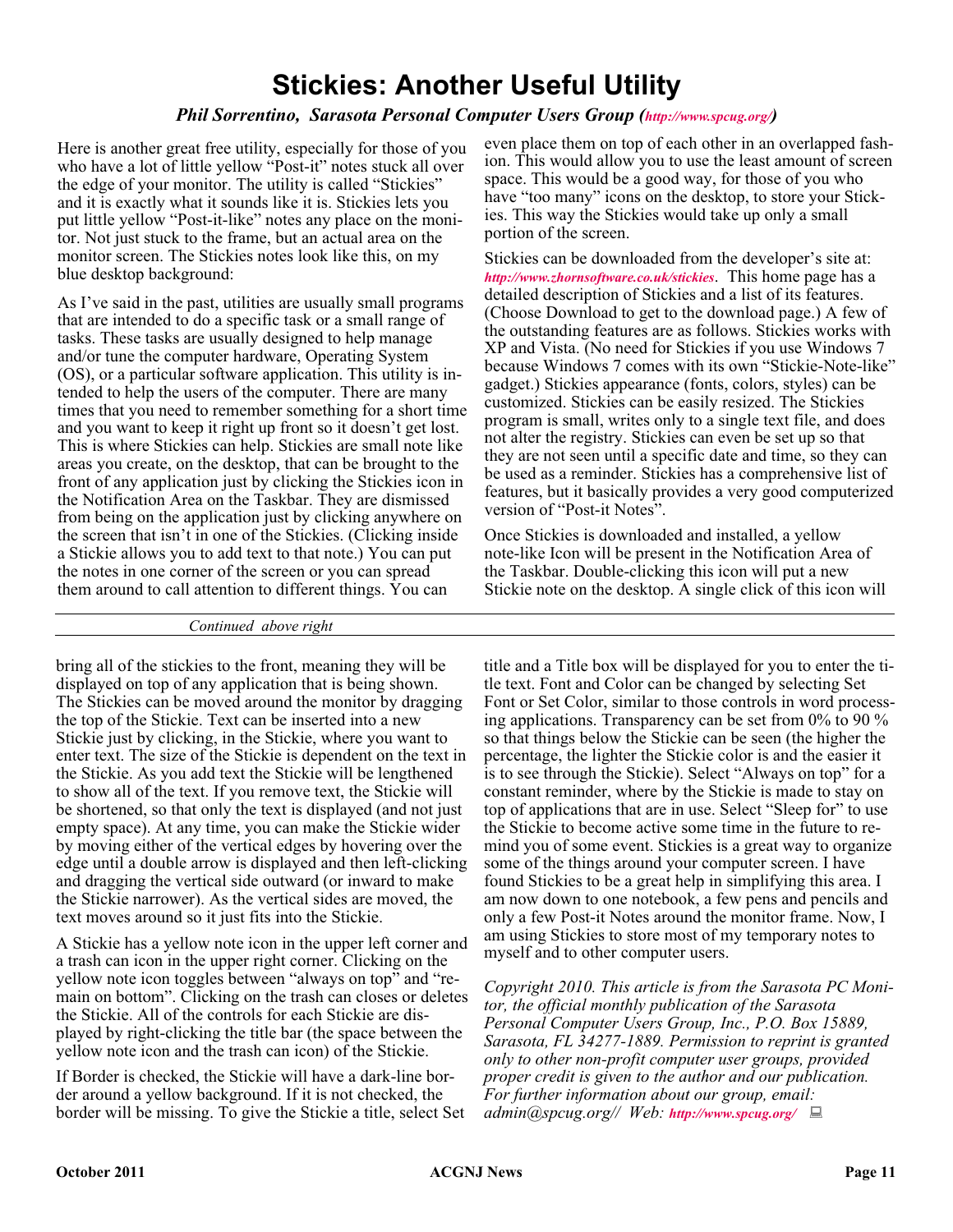# **Image Resizer**

# *Lynn Page, Crystal River UG ([www.crug.com\)](http://www.crug.com)*

If you upgraded from Windows XP to Vista or Windows 7 you may miss the XP Powertoy Image Resizer. It was great when you needed to quickly create different size images of a photo. Maybe you need a small image to email or a special size for desktop wallpaper.

There are many reasons to create of a particular size image. Images can be resized in a photo editor. My choice is Corel Paint Shop Pro Photo. I use it to edit and size my digital photos. But then if I want a special size edited photo it is quicker to use Image Resizer. Download from *[imageresizer.codeplex.com](http://imageresizer.codeplex.com)*.

Image Resizer is a clone of the Image Resizer Powertoy for Windows XP. To use Image Resizer locate the photo or photos in Windows Explorer. Select the photos to resize and then right click on the selection.

In the resize Pictures dialog box select from the predefined sizes. To specify a custom size click the Advanced button. The advanced area also contains two other selections. Toggle them on or off. I recommend leaving the Resize the original pictures unchecked. You don't want to inadvertently resize a large image to 854 x 480.

The new images are saved indicating a size.  $\Box$ 



# **Back Issues Still Needed**

Our collection remains incomplete. Below is a list of missing newsletters. Anyone who lends us one of these (or supplies a good clear copy) will receive the next CD as our thanks.

1975: #2 and #3 (dates uncertain)

1976: January

1984: August

1985: June, July, August, September.

# **SIG News**

# **C/C++ Programming**

*Bruce Arnold (barnold@blast.net) <http://acgnj.barnold.us/index.html>*

This is a forum for discussion of programming in general, beginning and intermediate level C, C++, C-Win programming, hardware, algorithms, and operating systems. We demonstrate real programming in a non-intimidating way, presenting complete code for working programs in 3-5 sheets of paper.

*September:* The subject for this month was an extremely simple version of the Travelling Salesman Problem. The program uses a "Command Box" which is similar to a "Dos Box" and does not use any of the Windows Graphic libraries. It is very easy to understand. The code uses the C++ compiler in Microsoft's Visual Studio 2008 and may also be compiled using the free C++ Express compiler.

The algorithm takes as input a list of town names and their corresponding coordinates in latitude and longitude. But, where do you get the numbers? If you enter a location in Google Maps (maps.google.com) and then right-click on the balloon marker to select "what's here?", Google puts the numbers in the search bar. They can then be pasted into this program. For example: Fanwood,  $NJ =$ 40.641638,-74.383407 degrees.

For details and sample code, visit our Website. *Our next meeting October 18.*

### **Mobile Devices**

*Brenda Bell (mobdevsig@acgnj.org)*

The Mobile Devices SIG meets the second Wednesday of alternate months, 7:30PM at SPRS in Scotch Plains, NJ.

The Mobile Devices SIG focuses largely on curent-generation cellphones and smartphones (such as Blackberry, Android, iPhone) which bridge the gap between basic cell phones and traditional computers, and how they can help you manage and organize your life.

Our membership ranges from those who have recently acquired their first, basic cellphone to those who develop applications for today's modern smartphones, iPods, and ultraportable computers.

While we expect to spend much of our time investigating the built-in features and specialized applications available to modern smartphones, if you bring your basic (or multimedia) cell phone, iPod, or other mobile device with questions on how to use it, where to find applications, or what features they have, we are always happy to help! Meet and greet and plan where this event goes. Bring all your ideas, PDAs, fancy phones, etc. *Our next meeting October 12.*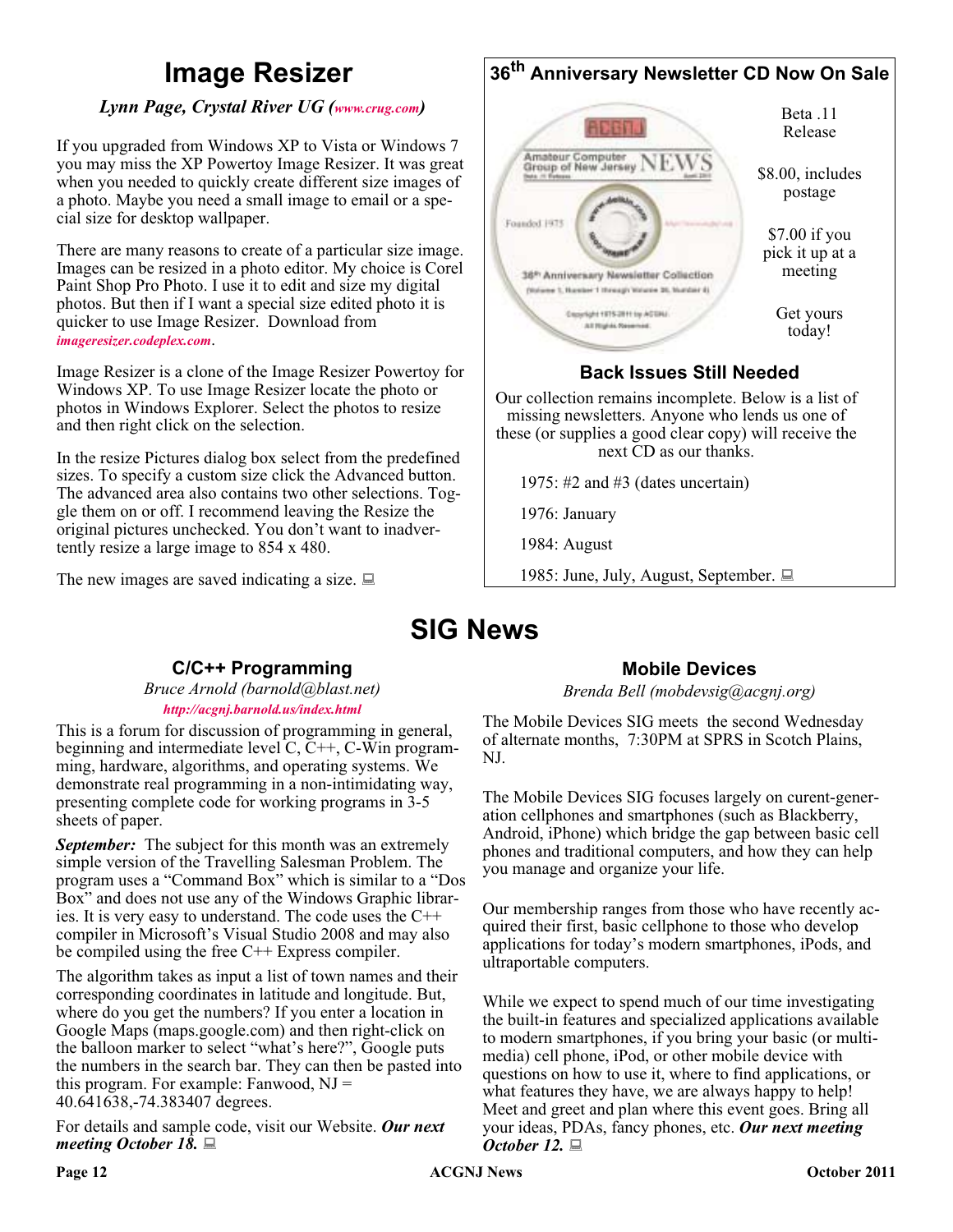# **SIG News**, *continued*

### **Layman's Forum**

Matt Skoda (som359@aol.com) *<http://www.acgnj.org/groups/laymans.html>*

*We meet on the second Monday of the month* (no meetings in July and August) to discuss issues of interest to noviceusers or those who are planning to get started in computing. Watch our Web page for updates and announcements.  $\Box$ 

# **FireFox Activity**

*Firefox@acgnj.org*

This SIG is an open forum for **all** FireFox and Mozilla techniques and technologies, to encourage study and development of web sites of all kinds. All browsers will be considered and examined. All are encouraged to "think out of the box" about new web site esign. All members and guests are invited to check out the design concepts and voice their opinion. *Next meeting, October 17.*

#### **NJ Gamers**

*Gregg McCarthy (greggmajestic@gmail.com)*

#### *<http://www.NJGamers.com>*

*[www.lanparty.com](http://www.lanparty.com)*

**The next Friday Night Frag will be October 14, 6 p.m. to Saturday 12 noon — 18 hours for 5 bucks!**

BYOC - Bring your own computer

BYOF - Bring your own food.

and if you don't like sitting on metal chairs... BYO chair!

#### **LUNICS (Linux/Unix)**

Andreas Meyer (*lunics@acgnj.org*) *<http//www.acgnj.org/groups/lunics.html>*

LUNICS is a group for those who share an interest in Unix and similar operating systems. While we do quite a bit with Linux, we've also been known to discuss Solaris and BSD as well. We meet on the first Monday of the month at the Scotch Plains Rescue Squad. See the web page for directions and more information.

*Our next meetings October 3, November 7.*

#### **Window Pains**

John Raff (*jraff@comcast.net*)

#### *<http://www.acgnj.org/groups/winpains.html>*

Intended to provide members with Windows oriented discussions, Microsoft and Linux style. Directed to more technological level of attendee, but newbies are welcomed.

*October 21*: Brian Welch will present on the iPad  $\Box$ 

### **Main Meeting**

#### *<http://www.acgnj.org/groups/mainmeet.html>*

*Mike Redlich (mike@redlich.net*)

*October 7:* Bruce Arnold will present on "Things I like about Windows 7". A demonstration of Windows 7 including a comparison to Windows XP and Windows Vista. Topics include "Look and Feel", "General", "Behind the Scenes" and "Technical Links".

### **Web Dev**

#### Evan Willliams (*ewilliams@collaboron.com*)

Meeting on alternate months, this SIG is an open forum for all Website Development techniques and technologies, to encourage study and development of web sites of all kinds. All languages will be considered and examined. The current project is a CMS for the club. Anyone interested in starting a new project, come to the meeting and announce / explain. Provide as much detail as possible. WebDev should be an all-encompasing development and examination forum for all issues, applications, OS, languages and systems one can use to build Websites. We currently have two Web dev languages .NET and Java as SIGs but other langages and OS need to be investigated, examined and tested; Windows, Linux, UNIX, DEC, Vax, HP etc. Intel-PC, Motorola - MAC etc. *Our next meeting November 9.*

#### **Java**

*Mike Redlich (mike@redlich.net)*

*<http://www.redlich.net/javasig/javasig.html>*

*October 11:* **"Technical Overview of Gradle"***.* Project automation is essential to the success of software projects. It should be straight-forward, easy and fun to implement. There is no one-size-fits-all process for builds. Therefore, Gradle does not impose a rigid process over people. Finding

# **Hardware Activity**

Mike Reagan (*hardware@acgnj.org*)

This group is dedicated to repairing, refurbishing and/or recycling older computers. Ten people attended the first meeting, so there is still a market for this type of event. Although we looked at some of the older equipment stored in the back room, most of our time was spent in talking about past experiences and planning for the future. Hopefully, we can establish a viable long-term schedule of projects, and keep the interest of those who attended this inaugural meeting. If you have a hardware problem, bring it in and we can all help fix or demolish it. (No guarantees either way.)

*Next meeting October 27*

### **Investment Software**

Jim Cooper (*jim@thecoopers.org*)

#### *[http://www.acgnj.org/groups/sig\\_investment.html](http://www.acgnj.org/groups/sig_investment.html)*

The Investment SIG continues with presentations on how to use analysis programs TC2000 and TCNet. Large charts are presented on our pull down screen and illustrate the application of computer scans and formulas to find stocks for profitable investments. Technical analysis determines buy points, sell points and projected moves. Technical analysis can also be used on fundamentals such as earnings, sales growth, etc. We're no longer focusing on just Telechart -- if you are using (or interested in) Tradestation, eSignal, VectorVest -- or just in learning how to select and use charting and technical analysis, come join us !!

*Our next meetings: October 13.*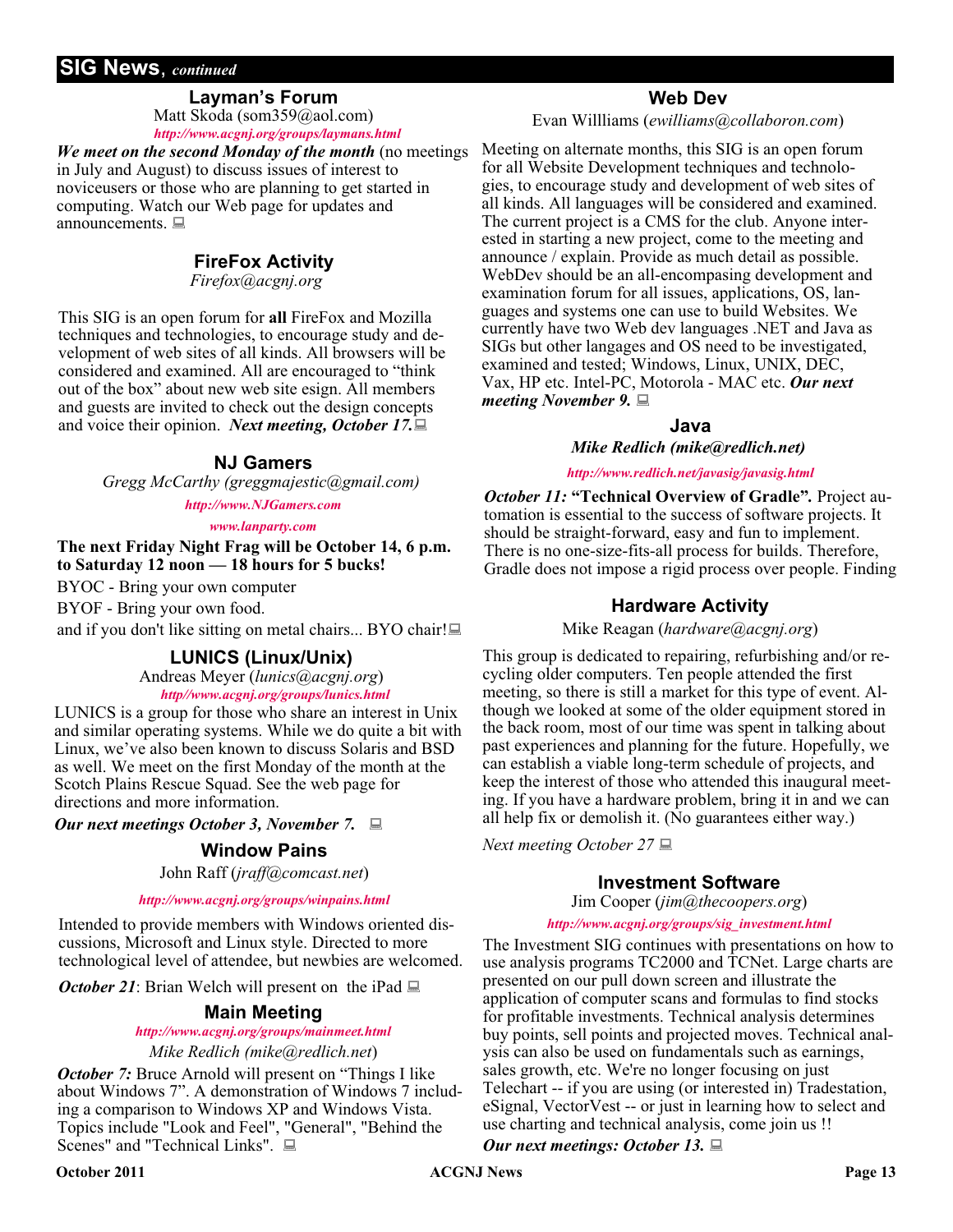# **Guru Corner**

If you need help with any of the technologies listed below, you can call on the person listed. Please be considerate and ca

# **Discount Computer Magazine Price List**

**As described by the DealsGuy**

| ou can call on the person listed. Please be considerate and<br>ll before 10 PM. |                     |              | 1 <sub>yr</sub>                                                                                                         |         | $2 \text{ yr}$ 3 yr |       |
|---------------------------------------------------------------------------------|---------------------|--------------|-------------------------------------------------------------------------------------------------------------------------|---------|---------------------|-------|
|                                                                                 |                     |              | <b>Computer Games</b>                                                                                                   | \$10.95 | 20.95               | 29.95 |
|                                                                                 | <b>Software</b>     |              | <b>Computer Gaming World</b>                                                                                            | 14.95   | 28.95               | 41.95 |
|                                                                                 |                     |              | Computer Shopper1                                                                                                       | 16.97   | 32.95               | 47.95 |
| <b>HTML</b>                                                                     | Mike Redlich        | 908-246-0410 | Dr. Dobbs Journal                                                                                                       | 15.95   | 30.95               |       |
|                                                                                 | Jo-Anne Head        | 908-769-7385 | Mac Addict                                                                                                              | 10.97   |                     |       |
| ColdFusion                                                                      | Jo-Anne Head        | 908-769-7385 | Mac Home Journal                                                                                                        | 15.97   | 29.97               |       |
|                                                                                 |                     |              | Mac World                                                                                                               | 12.95   |                     |       |
| <b>CSS</b>                                                                      | Frank Warren        | 908-756-1681 | Maximum PC                                                                                                              | 9.95    | 18.95               | 27.95 |
|                                                                                 | Jo-Anne Head        | 908-769-7385 | Microsoft System Journal                                                                                                | 21.95   | 39.95               |       |
| Java                                                                            | Mike Redlich        | 908-246-0410 | PC Gamer                                                                                                                | 12.95   |                     |       |
|                                                                                 |                     |              | PC Magazine (22/44/66 Issues)                                                                                           | 25.97   | 48.95               | 68.95 |
| $C++$                                                                           | <b>Bruce Arnold</b> | 908-735-7898 | PC World                                                                                                                | 16.95   |                     |       |
|                                                                                 | Mike Redlich        | 908-246-0410 | Wired                                                                                                                   | 6.00    | 12.00               | 17.00 |
| ASP                                                                             | Mike Redlich        | 908-246-0410 | These prices are for new subscriptions and renewals. All<br>orders must be accompanied by a check, cash or Money        |         |                     |       |
| Perl                                                                            | John Raff           | 973-560-9070 | Order. Make payable to Herb Goodman, and mail to:                                                                       |         |                     |       |
|                                                                                 | Frank Warren        | 908-756-1681 | Herb Goodman, 8295 Sunlake Drive, Boca Raton,<br>FL 33496                                                               |         |                     |       |
| XML                                                                             | Mike Redlich        | 908-246-0410 | Telephone: 561-488-4465, e-mail: hgoodman@prod-<br>igy.net                                                              |         |                     |       |
| Genealogy                                                                       | Frank Warren        | 908-756-1681 | Please allow 10 to 12 weeks for your magazines to start.                                                                |         |                     |       |
| Home Automation Frank Warren                                                    |                     | 908-756-1681 | For renewals you must supply an address label from your<br>present subscription to insure the correct start of your re- |         |                     |       |
| <b>Operating Systems</b>                                                        |                     |              | newal. As an extra service I will mail a renewal notice<br>about 4 months prior to their expiration date. I carry more  |         |                     |       |
| 732-636-1942<br>Windows 3.1<br><b>Ted Martin</b>                                |                     |              | than 300 titles at excellent prices — email for prices. $\Box$                                                          |         |                     |       |

# **ACGNJ MEMBERSHIP APPLICATION**

Sign up online at http://www.acguj.org/membershipApplication.html and pay dues with PayPal.

|                            |                                                                       | Dues                                                                                                                   |                |                           |
|----------------------------|-----------------------------------------------------------------------|------------------------------------------------------------------------------------------------------------------------|----------------|---------------------------|
|                            | <b>US/CANADA</b>                                                      |                                                                                                                        | <b>STUDENT</b> | <b>SENIOR CITIZEN</b>     |
| Year<br>2 Years<br>3 Years | \$25<br>\$40<br>\$55                                                  |                                                                                                                        | \$20           | (Over 65)<br>\$20<br>\$45 |
|                            |                                                                       |                                                                                                                        |                |                           |
|                            | Mail this application and your check to:<br>AMATEUR COMPUTER GROUP OF | AMATEUR COMPUTER GROUP OF NEW JERSEY, INC., P.0. BOX 135, SCOTCH PLAINS, NJ 07076<br>New Member Renewal Address Change |                |                           |
| First Name                 |                                                                       | Last Name                                                                                                              |                | Phone                     |
| Mailing Address            |                                                                       |                                                                                                                        |                | E-Mail                    |

What topics would you like to see covered at club meetings?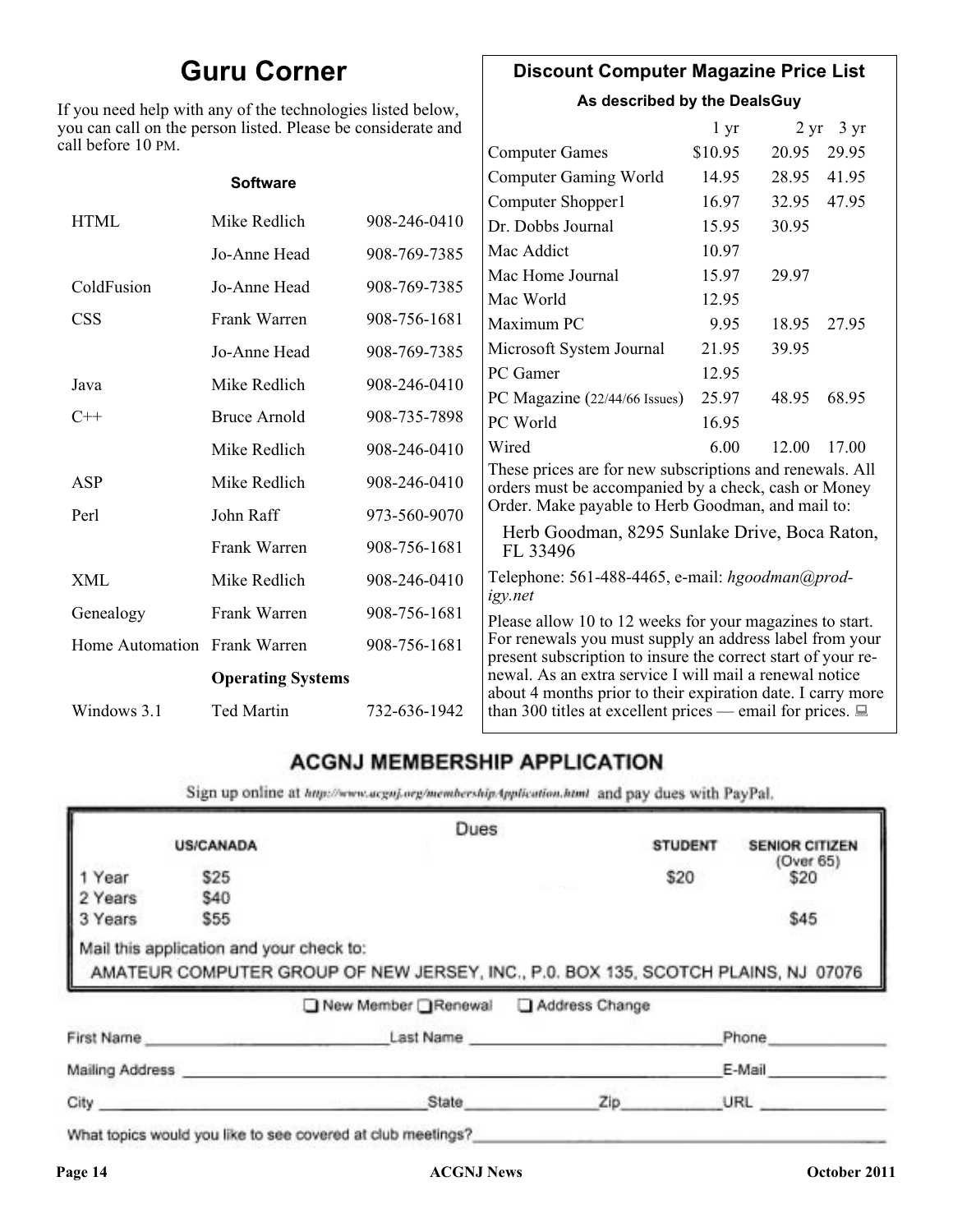| <b>Other Local Computer Groups</b>                                                                                                                                             |                                                                                                                                                           |                                                                                                                                                                      |  |  |
|--------------------------------------------------------------------------------------------------------------------------------------------------------------------------------|-----------------------------------------------------------------------------------------------------------------------------------------------------------|----------------------------------------------------------------------------------------------------------------------------------------------------------------------|--|--|
| <b>Princeton Macintosh User Group:</b> 7:15 pm 2nd<br>Tuesday, Jadwin Hall, A-10, Washington Rd,<br>Princeton, $(609)$ 252-1163, www.pmug-nj.org                               | Linux Users Group in Princeton: 7 pm, 2nd<br>Wednesday, Lawrence Branch Mercer Library,<br>Rt#1 & Darrah Lane, Lawrence NJ<br>http://www.lugip.org        | <b>New York PC:</b> 3rd Thurs, 7 pm, PS 41, 116 W<br>11th St. For info call hotline, (212) 533-NYPC,<br>http://www.nypc.org                                          |  |  |
| <b>Computer Education Society of Philadelphia:</b><br>Meetings & Workshops at Jem Electronics, 6622<br>Castor Ave, Philadelphia PA. www.cesop.org/                             | <b>Brookdale Computer Users Group:</b> 7 pm, 3rd<br>Friday, Brookdale Community College, Bldg MAS<br>Rm 100, Lincroft NJ. (732)-739-9633.<br>www.bcug.com | NJ Macintosh User Group: 8 pm, 3rd Tuesday,<br>Allwood Branch Library, Lyall Rd, Clifton NJ.<br>$(201) 893 - 5274$ http://www.njmug.org                              |  |  |
| PC User Group of So. Jersey: 2nd Mon., 7 pm,<br>Trinity Presb. Church, 499 Rt 70 E, Cherry Hill,<br>NJ. L. Horn, (856) 983-5360<br>http://www.pcugsj.org                       | Hunterdon Computer Club: 8:30 am, 3rd Sat,<br>Hunterdon Medical Center, Rt 31, Flemington NJ.<br>www.hunterdoncomputerclub.org. (908)<br>995-4042.        | NY Amateur Computer Group: 2nd Thurs, 7<br>pm, Rm 806 Silver Bldg, NYU, 32 Waverly Pl,<br>NYC http://www.nyacc.org                                                   |  |  |
| Morris Micro Computer Club: 7 pm 2nd Thurs.,<br>Morris County Library, Hanover Ave, Morristown<br>NJ, (973) 267-0871.<br>http://www.morrismicro.com                            | Central Jersey Computer Club: 8 pm, 4th Fri-<br>day, Rm 74, Armstrong Hall, College of NJ. Rich<br>Williams, (609) 466-0909.                              | NJ PC User Group: 2nd Thurs, Monroe Rm at<br>Wyckoff Public Library, 7 pm. Maureen Shannon,<br>$(201)$ 853-7432, www.njpcug.org                                      |  |  |
| <b>Philadelphia Area Computer Society: 3rd Sat, 12</b><br>noon Main Meeting, groups 8 am-3 pm. Upper<br>Moreland Middle School, Hatboro PA. (215)<br>764-6338. www.pacsnet.org | NJ Computer Club: 6:15 pm, 2nd Wednesday ex-<br>cept Jul & Aug, North Branch Reformed Church,<br>203 Rt 28, Bridgewater NJ. http://www.njcc.org           | Princeton PC Users Group: 2nd Monday,<br>Lawrenceville Library, Alt Rt 1 & Darrah Lane,<br>Lawrenceville, Paul Kurivchack (908) 218-0778,<br>http://www.ppcug-nj.org |  |  |

| <b>Classified</b>                                                                                                                                                                                                                                                                                      | <b>Radio and TV Programs</b>                                                                                                                                                                                                     |
|--------------------------------------------------------------------------------------------------------------------------------------------------------------------------------------------------------------------------------------------------------------------------------------------------------|----------------------------------------------------------------------------------------------------------------------------------------------------------------------------------------------------------------------------------|
| <b>FREE TO MEMBERS.</b> Use our clas-<br>sified ads to sell off your surplus computer<br>stuff. Send copy to Classified, ACGNJ<br>NEWS, P.O. Box 135, Scotch Plains NJ<br>07076 or e-mail to the editor,<br><i>bdegroot@ptd.net.</i> Classified ads are free<br>to members, one per issue. Non-members | <b>Computer Radio Show, WBAI</b><br>Amold<br>Slenside Rd<br>99.5 FM, NY, Wed. 8-9 p.m.<br>Auditorium<br>EXIL AA<br>The<br><b>Software</b><br>Review,<br>LEXA AS<br>Learning Channel, Saturday<br>178<br>$10-10:30$ p.m.<br>East. |
| pay \$10. Send check payable to ACGNJ<br>Inc. with copy. Reasonable length, please.                                                                                                                                                                                                                    | On Computers, WCTC 1450<br>0.5.22<br>AM, New Brunswick, Sunday<br>Echo<br>Queen<br>1-4 p.m. To ask questions call<br>Diner<br>$(800)$ 677-0874.<br>Borlo Ave.                                                                    |
| Member of<br>Personal Computer User Groups                                                                                                                                                                                                                                                             | <b>Cantrol Ave</b><br><b>PC Talk, Sunday from 8 p.m. to</b><br><b>Termited</b><br>Scotch Pigins<br>10 p.m., 1210 AM Philadelphia.<br>Rescue Sound<br><b>Ext 135</b><br>1800-876-WPEN, Webcast<br>at http://www.pctalkweb.net.    |

#### *<http://www.apcug.net>*

### **Directions to Meetings at Scotch Plains Rescue Squad, 1916 Bartle Ave., Scotch Plains NJ**

#### **From New York City or Northern New Jersey**

Take Route 1&9 or the Garden State Parkway to US 22 Westbound.

#### **From Southern New Jersey**

Take Parkway north to Exit 135 (Clark). Stay on left of ramp, follow circle under Parkway. Bear right to Central Avenue; follow to Westfield and under RR overpass. Left at light to North Avenue; follow to light in Fanwood. Right on Martine (which becomes Park Ave). Right on Bartle Ave in middle of shopping district.Scotch Plains Rescue Squad (2-story brick) is located on the right. Do not park in the row next to the building — you'll be towed.

#### **From I-78 (either direction)**

Take exit 41 (Scotch Plains); follow signs to US 22. Turn right at light at bottom of hill and use overpass to cross Rt. 22. Follow US 22 Westbound directions.

#### **From US 22 Westbound**

Exit at Park Avenue, Scotch Plains after McDonalds on the right, diagonally opposite Scotchwood Diner on the left, immediately before the overpass. After exiting, turn left at the light and use overpass to cross US 22. Bear right at bottom of ramp to continue south on Park Avenue. Turn left at the second light (a staggered intersection). Scotch Plains Rescue Squad (2-story brick) is on the right. Do not park in the row next to the building — you'll be towed. We meet on the second floor, entering by the door at the right front of the building.

#### **From Western New Jersey**

Take US 22 Eastbound to the Park Avenue exit. The exit is about a mile past Terrill Road and immediately past the overpass. Exit onto Park Avenue South and follow the directions above to the Rescue Squad building.